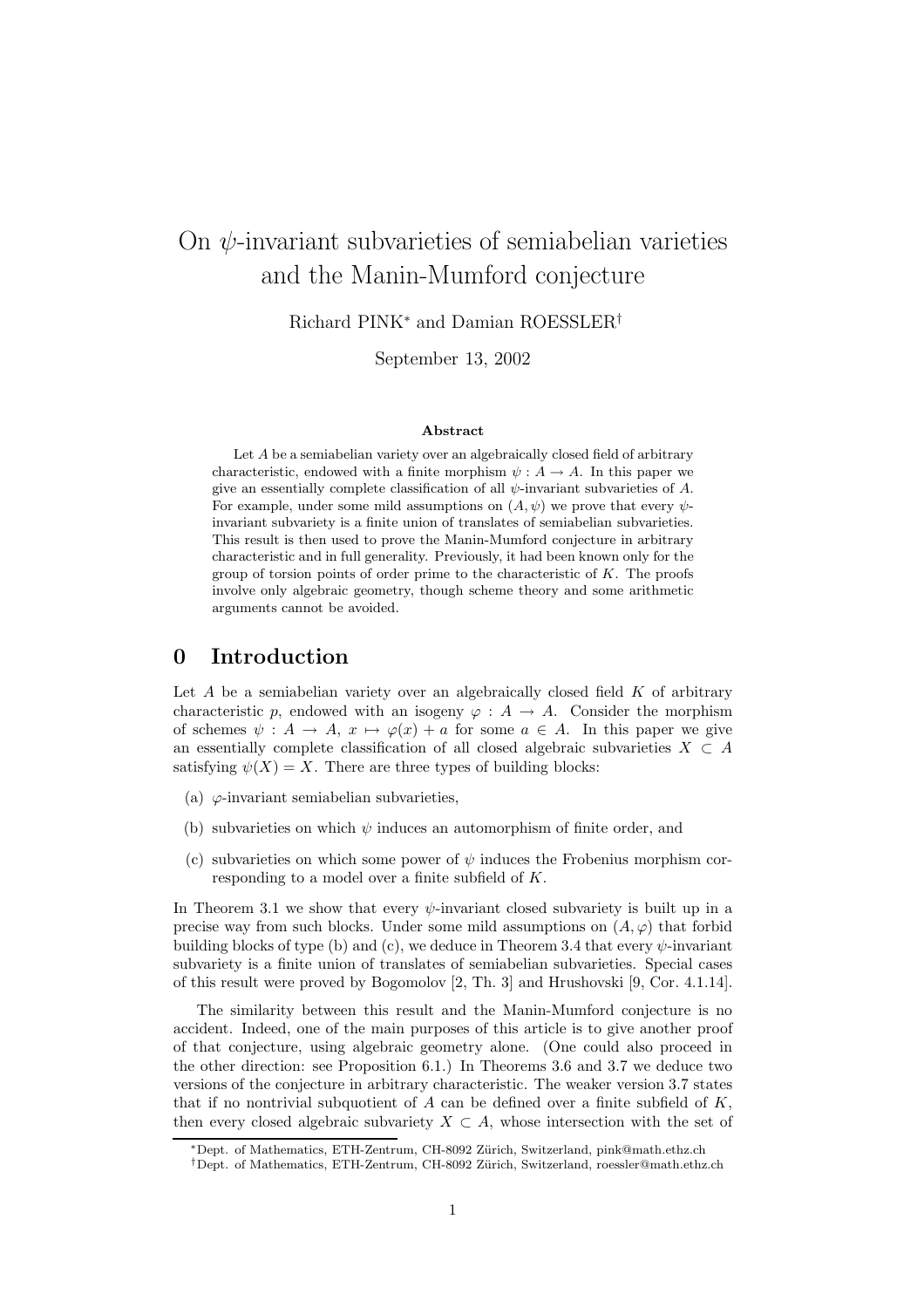torsion points of  $A$  is Zariski dense in  $X$ , is a finite union of translates of semiabelian subvarieties. The most general previously existing result is due to Hrushovski [8], who proved the conjecture for the group of torsion points of order prime to the characteristic of K.

This setup to prove the Manin-Mumford conjecture actually goes back to Hrushovski [9], [4]. When studying his proof, we came to suspect that one of his main intervening results [9, Cor. 4.1.13], which can be phrased in terms of algebraic geometry but which he proved with the help of model theory, may be approached with algebraic geometry alone. In an earlier article [13] we achieved this in the case of abelian varieties in characteristic zero. In this article we cover the general case: see Theorem 3.5. It became clear that after several reduction steps inspired by Hrushovski, the central remaining problem is the classification of  $\psi$ -invariant subvarieties of semiabelian varieties, i.e., Theorem 3.1 explained above. Therefore most of this article deals with that problem on its own terms.

The proof of Theorem 3.1 is somewhat involved, but follows natural basic principles. It uses only algebraic geometry, though the modern terminology of schemes and some arguments of arithmetic flavor cannot be avoided. In contrast, no mathematical logic or Arakelov geometry is employed. The proof applies uniformly to all cases, without any distinction between abelian and semiabelian varieties, and with only few case distinctions according to the characteristic p. The case  $p > 0$  is substantially more difficult, because of problems arising from inseparable isogenies, but the arguments for  $p = 0$  are simply a proper subset of the general ones.

The main results are formulated in Section 3, where they are also reduced to Theorem 3.1. Sections 1, 2, and 4 introduce terminology and some useful ingredients to the proof. After decomposing X and taking quotients we may assume that X is irreducible and the translation stabilizer  $\text{Stab}_A(X)$  is finite. The main part of the proof begins in Section 5, where first consequences of these assumptions are derived. Section 6 deals with torsion points and shows that the finite  $\psi$ -orbits in X form a Zariski dense subset of  $X$ . This important fact is then used in two ways.

Section 7 deals with the "infinitesimally pure" case where  $\varphi$  differs by a separable isogeny from the identity or Frobenius. In this case we prove that finite  $\psi$ -orbits arise only when some power  $\psi^n$  acts trivially on X, or as  $\overline{\mathbb{F}}_p$ -valued points when  $\psi^n$ is the Frobenius morphism corresponding to a model of X over a finite field  $\mathbb{F}_{p^r}$ . We also show that X is contained in a translate of a  $\varphi$ -invariant semiabelian subvariety on which  $\varphi^n$  is either the identity or the Frobenius morphism corresponding to a model over  $\mathbb{F}_{p^r}$ . This is why, when A possesses no such subquotient, the original X was a finite union of translates of semiabelian subvarieties. One should note that A may still possess other subquotients that are defined over a finite field, because the determining factor is the relation between  $\varphi$  and Frobenius, not just the presence of Frobenius. Section 7 also finishes the proof in characteristic zero, because there all isogenies are separable.

The next two sections deal with the general case of characteristic  $p > 0$ . The purpose of Section 8 is to study the action of  $\psi^n$  on the formal completion of X at a fixed point. We show that this completion possesses a direct product decomposition according to weights relating  $\psi$  and Frob<sub>p</sub>. This decomposition can be viewed as an analogue of the decomposition of the tangent space into generalized eigenspaces, which might have been used fruitfully in characteristic zero. It is the central structural result making our proof work in characteristic p. The passage from the infinitesimal decomposition to a global decomposition is achieved in Section 9, thereby finishing the proof of Theorem 3.1 in the general case.

Finally, in Section 10 we discuss the situation for arbitrary connected commutative algebraic groups instead of semiabelian varieties.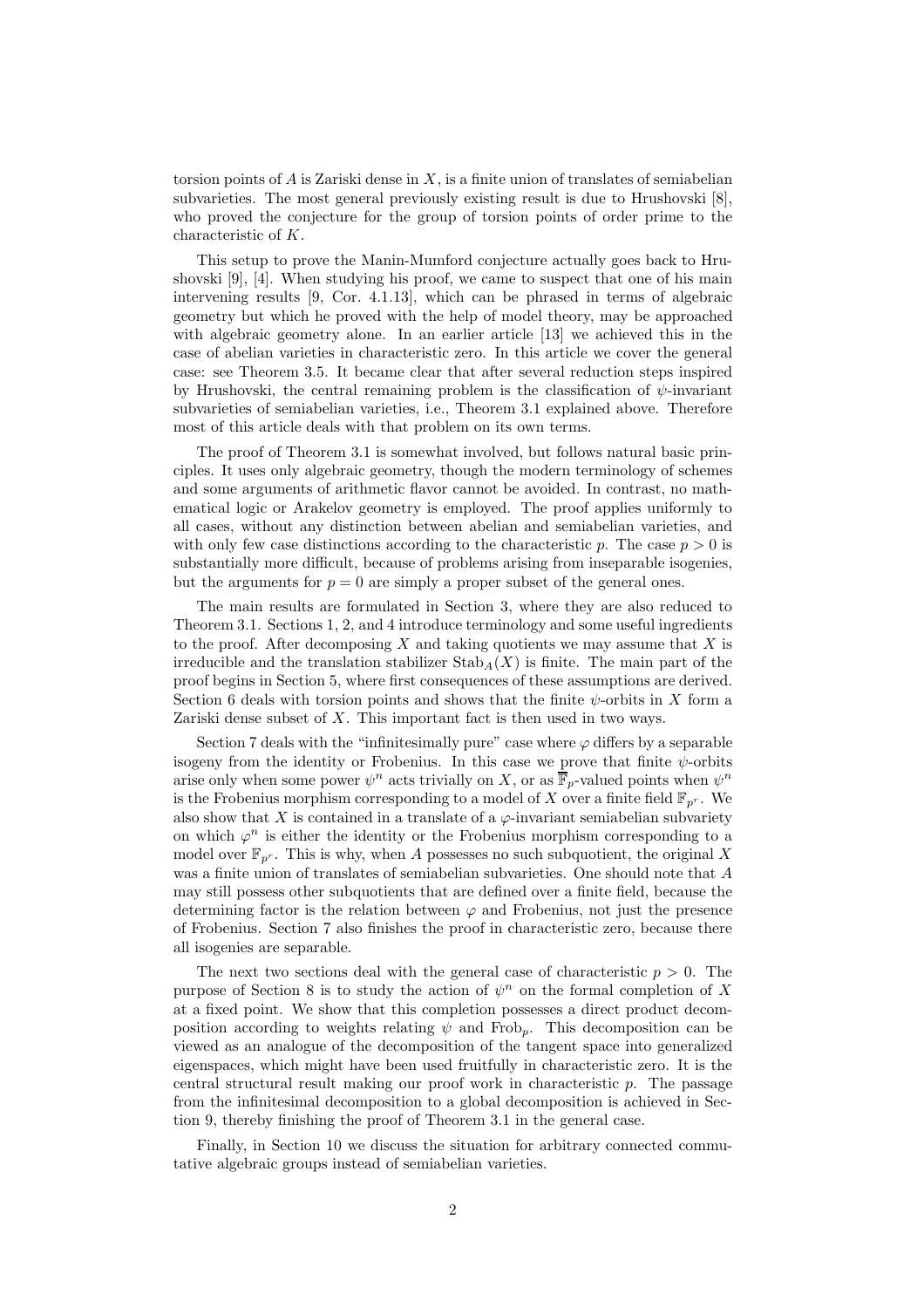Acknowledgements: The authors wish to thank M. Raynaud for helpful remarks on an earlier version of this paper.

### 1 Conventions

Throughout this article we fix the following notation. Let  $K$  be an algebraically closed field of characteristic  $p \geq 0$ . If  $p > 0$ , then  $\overline{\mathbb{F}}_p$  denotes the algebraic closure of the prime field in K, and for every integer  $r > 0$  we denote by  $\mathbb{F}_{p^r}$  the unique subfield of cardinality  $p^r$ . The homomorphism  $x \mapsto x^p$  on any  $\mathbb{F}_p$ -algebra is denoted by  $σ$ .

Unless indicated otherwise, all schemes are of finite type over  $K$ , all morphisms are morphisms of schemes over  $K$ , and all fiber products are taken over  $K$ . The reduced subscheme of a scheme X is denoted by  $X^{\text{red}}$ . A reduced scheme of finite type over  $K$  is called a *variety over*  $K$  and is often identified with the set of its K-valued points.

If  $p > 0$ , every scheme X over  $\mathbb{F}_p$  possesses a natural endomorphism which is the identity on points and  $\sigma$  on local rings. It is called the *absolute Frobe*nius endomorphism of X and denoted again by  $\sigma : X \to X$ . For a scheme X over K the endomorphism  $\sigma^r : X \to X$  factors through a natural morphism Frob<sub>p</sub>r :  $X \to (\sigma^r)^* X := X \times_{K, \sigma^r} K$  over K, called the *relative Frobenius mor*phism of X. If  $X = X_0 \times_{\mathbb{F}_{p^r}} K$  for a scheme  $X_0$  over  $\mathbb{F}_{p^r}$ , the identity on  $X_0$ induces a natural isomorphism  $(\sigma^r)^* X \cong X$  over K that identifies Frob<sub>p</sub>r on X with the endomorphism  $\sigma^r \times \mathrm{id}_K$ . The relative Frobenius morphism of any semiabelian variety is an isogeny.

# 2 Semiabelian varieties with an isogeny

Throughout this article we consider semiabelian varieties A over K together with a fixed isogeny  $A \to A$ , always denoted  $\varphi$ . A reduced subscheme  $X \subset A$  is called  $\varphi$ -invariant if  $\varphi(X) = X$ . A quotient of a  $\varphi$ -invariant semiabelian subvariety  $A' \subset$ A by a subgroup scheme  $G \subset A'$  satisfying  $\varphi(G) \subset G$  is called a  $\varphi$ -invariant subquotient of A. The induced isogeny  $A'/G \to A'/G$  is then again denoted  $\varphi$ .

A homomorphism  $h : A \to A'$  between two semiabelian varieties with fixed isogenies is called  $\varphi$ -equivariant if it satisfies  $\varphi \circ h = h \circ \varphi$ . If there exists a  $\varphi$ equivariant isogeny, we say that A and A' are  $\varphi$ -isogenous. Note that this relation is symmetric, because for any  $\varphi$ -equivariant isogeny  $h : A \to A'$  there exists an isogeny  $h' : A' \to A$  such that  $h' \circ h = n \cdot id_A$  for some positive integer n, and h' is automatically  $\varphi$ -equivariant.

**Definition 2.1** (a) We call A pure of weight 0 if  $\varphi$  is an automorphism of finite order on A.

- (b) We call A positive if A possesses no  $\varphi$ -invariant subquotient of positive dimension that is pure of weight 0.
- (c) We call A pure of weight  $\alpha = r/s$  for positive integers r and s, not necessarily relatively prime, if  $p > 0$  and  $\varphi^s = \text{Frob}_{p^r}$  for some model of A over  $\mathbb{F}_{p^r}$ .
- (d) We call A strictly mixed if A possesses no  $\varphi$ -invariant subquotient of positive dimension that is pure of some weight  $\alpha \geq 0$ .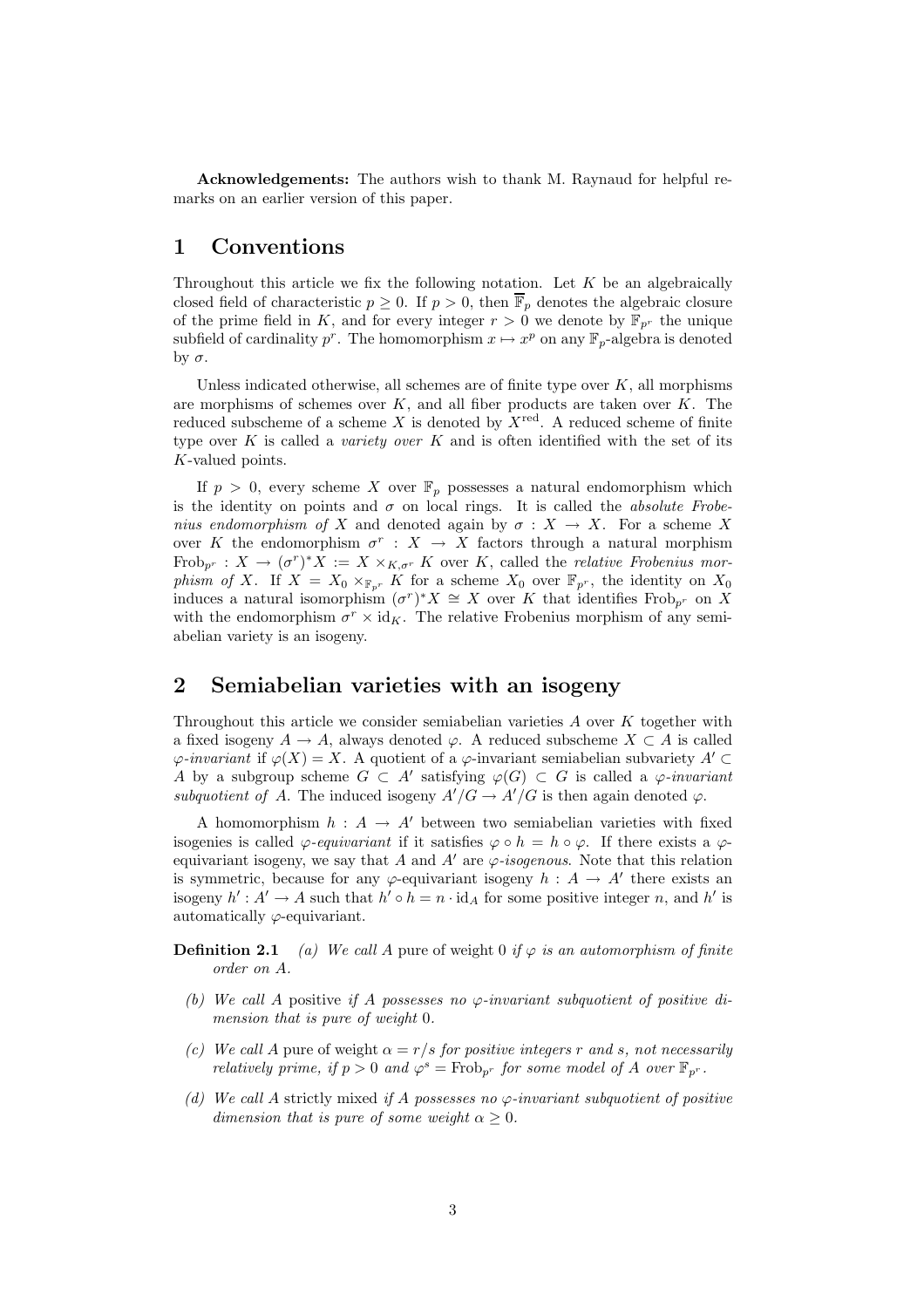**Remark 2.2** Condition (c) is invariant under replacing  $\mathbb{F}_{p^r}$  by a finite extension, because r and s are then multiplied by the same number. Similarly, if  $\varphi$  is replaced by a power  $\varphi^n$  for  $n \geq 1$ , the notion of purity is preserved, except that the weight is multiplied by  $n$ . Therefore condition (d) does not change.

Remark 2.3 (a) Being pure of positive weight is not invariant under isogenies. For example, a supersingular abelian variety of dimension  $> 1$  is always isogenous to one defined over a finite field, but need not itself be definable over a finite field.

(b) Being pure of some weight is not invariant under extensions, because  $\varphi$  can have a nontrivial unipotent part in End(A)  $\otimes_{\mathbb{Z}} \mathbb{Q}$ .

(c) If  $A$  and  $A'$  are pure of distinct weights, then  $A$  and  $A'$  cannot have a common  $\varphi$ -invariant subquotient.

(d) If A is positive or strictly mixed, then so is any semiabelian variety  $\varphi$ isogenous to A and any  $\varphi$ -invariant subquotient of A.

**Proposition 2.4** Assume that A is pure of weight  $r/s$ , and fix a model  $A_0$  of A over  $\mathbb{F}_{p^r}$  such that  $\varphi^s = \text{Frob}_{p^r}$ . Then every  $\varphi$ -invariant closed subvariety  $X \subset A$ arises by base change from a closed subvariety  $X_0 \subset A_0$ .

**Proof.** Let  $\mathscr{L}_0$  be an ample invertible sheaf on  $A_0$ , and let  $\mathscr{L}$  be its pullback to A. Let  $\mathscr{I} \subset \mathscr{O}_A$  denote the ideal sheaf of X, and choose  $n \gg 0$  so that  $\mathscr{IL}^{\otimes n}$  $\mathscr{I} \otimes \mathscr{L}^{\otimes n}$  is generated by global sections. The  $\varphi$ -invariance of X implies that  $(\sigma^r \times \mathrm{id}_K)(X) = X = (\sigma^r \times \sigma^r)(X)$ , and so  $X = (\mathrm{id}_{A_0} \times \sigma^r)(X)$ . This equality induces a  $\sigma^r$ -linear automorphism on  $H^0(A, \mathscr{IL}^{\otimes n})$ ; hence this space arises from a subspace  $I_0 \subset H^0(A_0, \mathscr{L}_0^{\otimes n})$ . If  $X_0 \subset A_0$  denotes the closed subscheme defined by the ideal  $I_0\mathscr{L}_0^{\otimes -n} \subset \mathscr{O}_{A_0}$ , we clearly have  $X = X_0 \times_{\mathbb{F}_{p^r}} K$ , as desired. q.e.d.

We also consider the morphism  $\psi : A \to A$ ,  $x \mapsto \varphi(x) + a$  for some  $a \in A$ . A subscheme  $X \subset A$  is called  $\psi$ -invariant if  $\psi(X) = X$ .

**Proposition 2.5** If A is positive, then every  $\psi$ -invariant subvariety is a translate of a  $\varphi$ -invariant subvariety.

**Proof.** Since A is positive, the morphism  $\varphi - id_A : A \to A$  has finite kernel and is therefore surjective. Thus there exists  $b \in A$  with  $\varphi(b) - b = a$ . Therefore  $\varphi(X + b) = \varphi(X) + a + b = \psi(X) + b = X + b$ , as desired. q.e.d.  $\varphi(X+b) = \varphi(X) + a + b = \psi(X) + b = X + b$ , as desired.

**Proposition 2.6** (a) For every irreducible closed subvariety  $X \subset A$  there exists a unique smallest semiabelian subvariety  $A_X \subset A$  containing a translate of X.

(b) If X is  $\psi$ -invariant, then  $A_X$  is  $\varphi$ -invariant.

**Proof.** For  $d \gg 0$  consider the morphism

$$
X^{2d} \longrightarrow A, (x_1,\ldots,x_{2d}) \mapsto x_1 - x_2 + x_3 - \cdots - x_{2d}.
$$

Since X and hence  $X - X := \{x - y \mid x, y \in X\}$  is irreducible, and  $0 \in X - X$ , the image of this morphism is the closed algebraic subgroup  $A_X \subset A$  that is generated by  $X - X$  if  $d \geq 0$ . Now any semiabelian subvariety containing a translate of X contains  $X - X$ , so it must contain  $A_X$ . As  $A_X$  contains the translate  $X - x$  for any  $x \in X$ , we find that  $A_X$  has the property (a). If X is  $\psi$ -invariant, the above morphism is equivariant with respect to the diagonal action  $(\psi_X)^{2d}$  on  $X^{2d}$  and the action of  $\varphi$  on A; hence  $A_X$  is  $\varphi$ -invariant, proving (b). **q.e.d.**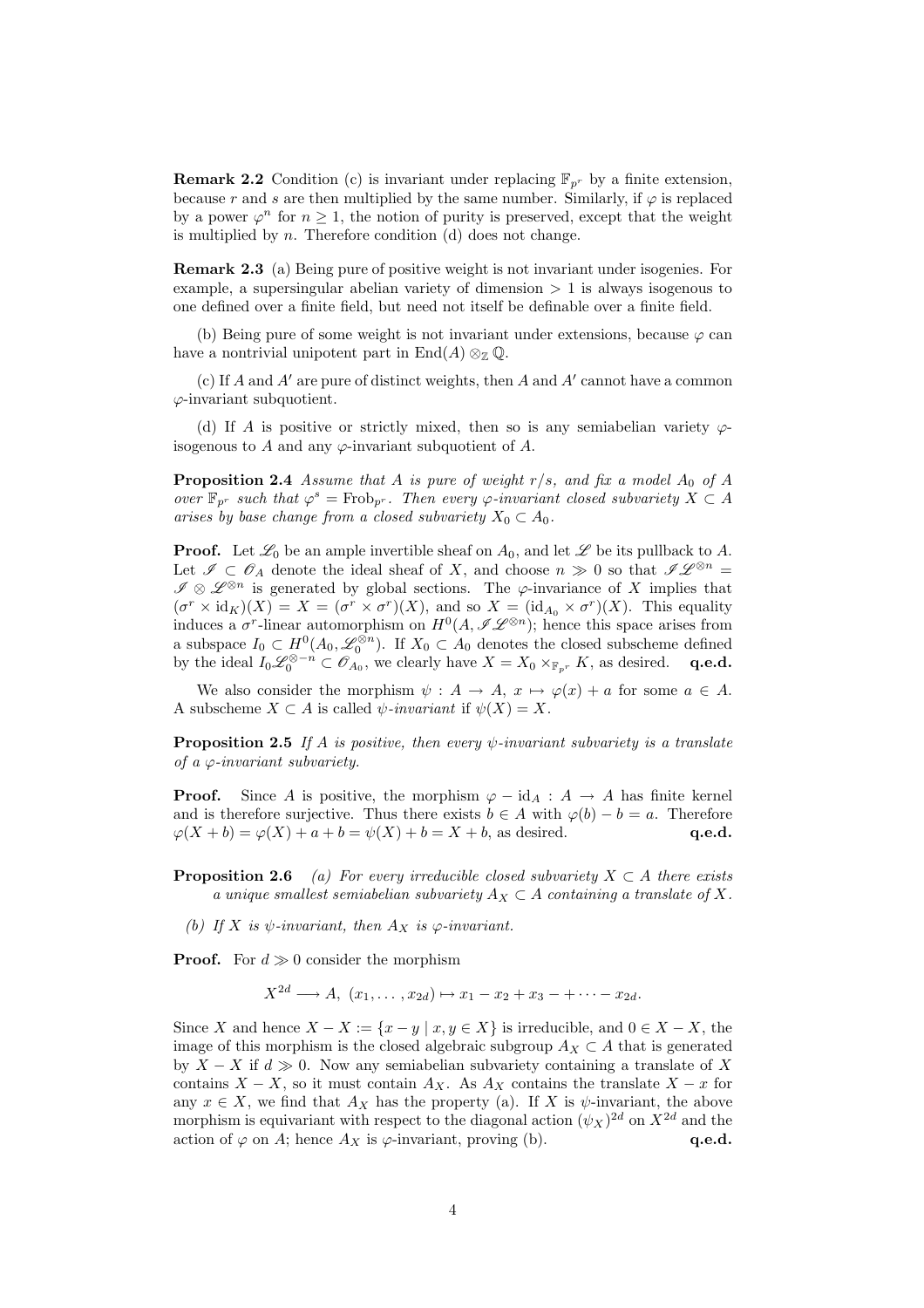# 3 Main Results

The following theorem will be proved in the subsequent sections. (In the case where  $\varphi$  is multiplication by an integer  $> 1$  it was shown by Bogomolov [2, Th. 3]. It can also be viewed as a generalization to arbitrary characteristic of the case  $\sigma = id$  of Hrushovski's result [9, Cor. 4.1.14, p. 90].) In this section, we deduce some consequences from it. The definition of  $\text{Stab}_A(X)$  is given in Section 4. The  $\psi$ -invariance of X implies that  $\varphi(\text{Stab}_A(X)) \subset \text{Stab}_A(X)$ .

Theorem 3.1 Let A be a semiabelian variety over an algebraically closed field, endowed with an isogeny  $\varphi : A \to A$ . Consider the morphism  $\psi : A \to A$ ,  $x \mapsto$  $\varphi(x)+a$  for some  $a \in A$ , and let  $X \subset A$  be an irreducible closed algebraic subvariety satisfying  $\psi(X) = X$ . Let B denote the identity component of  $\text{Stab}_A(X)^{\text{red}}$ . Then there exist finitely many  $\varphi$ -equivariant homomorphisms  $h_{\alpha}: A_{\alpha} \to A/B$ , where  $A_{\alpha}$ is pure of weight  $\alpha \geq 0$ , and irreducible closed subvarieties  $X_{\alpha} \subset A_{\alpha}$  satisfying  $\varphi(X_{\alpha}) + a_{\alpha} = X_{\alpha}$  for some  $a_{\alpha} \in A_{\alpha}$ , such that

$$
h := \sum_{\alpha} h_{\alpha} : \prod_{\alpha} A_{\alpha} \longrightarrow A/B
$$

has finite kernel and, for some point  $\bar{a} \in A/B$ ,

$$
X/B = \bar{a} + h\left(\prod_{\alpha} X_{\alpha}\right).
$$

**Remark 3.2** The subvarieties  $X_{\alpha} \subset A_{\alpha}$  are determined only up to translation. Thus for  $\alpha > 0$  we may, by Proposition 2.5, require that  $a_{\alpha} = 0$ , i.e., that  $X_{\alpha}$  is  $\varphi$ -invariant. Then by Definition 2.1 and Proposition 2.4 both  $X_\alpha \subset A_\alpha$  are defined over a finite field.

**Remark 3.3** If  $\varphi : A \to A$  is an arbitrary endomorphism, then  $\varphi^{n}(A)$  for any  $n \gg 0$  is the largest  $\varphi$ -invariant semiabelian subvariety on which  $\varphi$  is an isogeny. Any algebraic subvariety  $X \subset A$  with  $\psi(X) = X$  then satisfies  $X = \psi^n(X) =$  $\varphi^{n}(X) + \psi^{n}(0) \subset \varphi^{n}(A) + \psi^{n}(0)$ ; hence it can be described by applying Theorem 3.1 to  $X - \psi^n(0) \subset \varphi^n(A)$  in place of A.

Theorem 3.4 Let A be a semiabelian variety over an algebraically closed field, endowed with an isogeny  $\varphi: A \to A$ . Assume that A is strictly mixed in the sense of 2.1 (d). Then any closed algebraic subvariety  $X \subset A$  satisfying  $\varphi(X) + a = X$ for some  $a \in A$  is a finite union of translates of semiabelian subvarieties.

**Proof.** Set  $\psi(x) := \varphi(x) + a$ . Then every irreducible component Y of X is the image under  $\psi$  of some irreducible component of X. As the set of these irreducible components is finite, it is therefore permuted by  $\psi$ . Thus some positive power  $\psi^n$ maps Y to itself. By Remark 2.2 we may replace  $\varphi$  by  $\varphi^n$ , and consequently  $\psi$ by  $\psi^n$ , and then we may apply Theorem 3.1 to Y in place of X. The resulting homomorphisms  $h_{\alpha}$  must be trivial, because A is strictly mixed, and so  $Y = B + a'$ for a semiabelian subvariety B and a point  $a' \in A$ .  $q.e.d.$ 

The next consequence generalizes another theorem of Hrushovski [9, Cor. 4.1.13, p. 90] to arbitrary characteristic. It follows from Theorem 3.1 and Proposition 2.4 in exactly the same way as [13, Thm. 2.4] was deduced from [13, Thm. 2.1].

**Theorem 3.5** Let A be a semiabelian variety over an algebraically closed field K of characteristic  $p \geq 0$ , and let X be an irreducible closed algebraic subvariety. Let  $\rho$  be an automorphism of K, such that both  $X \subset A$  can be defined over the fixed field  $K^{\rho}$ . The automorphism of the abstract group  $A(K)$  induced by  $\rho$  is again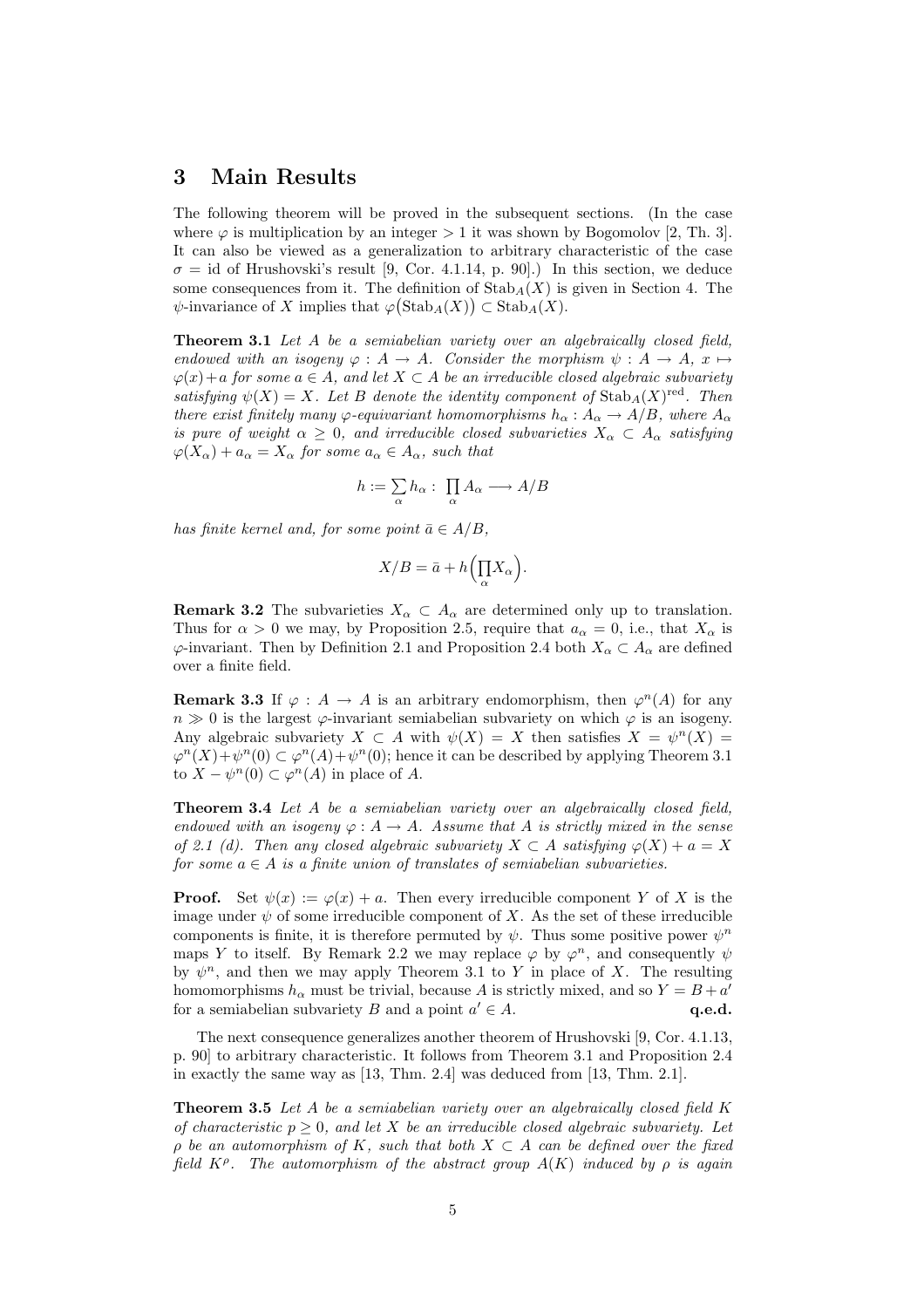denoted by  $\rho$ . Let  $P(T) \in \mathbb{Z}[T]$  be a monic polynomial with integral coefficients, no root of which is a root of unity. Let  $\Gamma$  denote the kernel of the homomorphism  $P(\rho) : A(K) \to A(K)$ , and assume that  $X(K) \cap \Gamma$  is Zariski dense in X. Let B denote the identity component of  $\operatorname{Stab}_A(X)^{\text{red}}$ .

- (a) If  $p = 0$ , then X is a translate of B.
- (b) If  $p > 0$ , there is a homomorphism with finite kernel  $h : A' \rightarrow A/B$ , a model  $A'_0$  of  $A'$  over a finite subfield  $\mathbb{F}_{p^r} \subset K$ , an irreducible closed subvariety  $X'_0 \subset A'_0$ , and a point  $\bar{a} \in A/B$ , such that

$$
X/B = \bar{a} + h(X_0' \times_{\mathbb{F}_{p^r}} K).
$$

Now let Tor(A) denote the set of torsion points of  $A(K)$ . The following two consequences are versions of the Manin-Mumford conjecture. (Compare Bogomolov [3], Raynaud [14], [15], Hrushovski [9], [8], Ullmo, Szpiro, Zhang [17], [19].)

**Theorem 3.6** Let A be a semiabelian variety over an algebraically closed field  $K$ of characteristic  $p \geq 0$ . Let X be an irreducible closed algebraic subvariety such that  $X(K) \cap \text{Tor}(A)$  is Zariski dense in X. Let B denote the identity component of  $\mathrm{Stab}_A(X)^\mathrm{red}.$ 

- (a) If  $p = 0$ , then X is a translate of B.
- (b) If  $p > 0$ , there is a homomorphism with finite kernel  $h : A' \rightarrow A/B$ , a model  $A'_0$  of  $A'$  over a finite subfield  $\mathbb{F}_{p^r} \subset K$ , an irreducible closed subvariety  $X'_0 \subset A'_0$ , and a point  $\bar{a} \in A/B$ , such that

$$
X/B = \bar{a} + h(X_0' \times_{\mathbb{F}_{p^r}} K).
$$

**Proof.** (Compare Hrushovski [9, §5], [4], [13].) Choose a subfield  $L \subset K$  that is finitely generated over its prime field, such that both  $X \subset A$  can be defined over L. Let  $\mathscr S$  be an integral scheme of finite type over  $\text{Spec } \mathbb Z$  whose function field is L. After shrinking  $\mathscr S$  we may assume that A is the generic fiber of a semiabelian scheme  $\mathscr{A} \to \mathscr{S}$ . For any abelian group G and any prime number  $\ell$  we let  $Tor_{\ell}(G) \subset Tor(G)$ denote the group of torsion points of G of  $\ell$ -power order, and Tor $^{\ell}(G)$  the subgroup of torsion points of order prime to  $\ell$ . Note that  $Tor(G) = Tor^{\ell}(G) \oplus Tor_{\ell}(G)$ . Now consider a closed point  $s \in \mathscr{S}$  of residue characteristic  $\ell$ , and let  $\bar{k}_s$  denote an algebraic closure of its residue field  $k_s$ . The reduction map then induces an isomorphism of groups  $\text{Tor}^{\ell}(A) \longrightarrow \text{Tor}^{\ell}(\mathscr{A}_s(\bar{k}_s)).$ 

Suppose first that  $p > 0$ , then necessarily  $\ell = p$ . As the p-rank of the fiber  $\mathscr{A}_s$  is a constructible function of  $s \in \mathscr{S}$ , we may choose s so that the p-ranks of  $\mathscr{A}_s$  and A coincide. The reduction map then induces an isomorphism  $Tor_p(A) \to$  $Tor_p(\mathscr{A}_{s}(\bar{k}_s))$ , and hence an isomorphism  $Tor(A) \to Tor(\mathscr{A}_{s}(\bar{k}_s))$ . Let  $q = p^r$  be the cardinality of  $k_s$ ; then  $\sigma^r$ :  $x \mapsto x^q$  induces an endomorphism of  $\mathscr{A}_s$ . It is known [18] that all complex roots of its characteristic polynomial  $P(T) \in \mathbb{Z}[T]$  have absolute value  $\sqrt{q}$  on the abelian part, respectively q on the toric part of  $\mathscr{A}_s$ . By construction  $P(\sigma^r) = 0$  as an endomorphism of  $\mathscr{A}_s$ , and so also as an endomorphism of Tor $(\mathscr{A}_s(\bar{k}_s))$ . Consider the unique lift of  $\sigma^r$  on  $\bar{k}_s$  to the strict henselization of  $\mathscr{O}_{S,s}$ in K, and extend this in any way to an automorphism  $\rho$  of K. Then the reduction isomorphism  $Tor(A) \to Tor(\mathscr{A}_{s}(\overline{k}_{s}))$  is equivariant with respect to  $\rho$  and  $\sigma^{r}$ , and we deduce that  $P(\rho) = 0$  on Tor(A). In other words, we have Tor(A)  $\subset \Gamma := \text{Ker } P(\rho)$ , and so  $X(K) \cap \Gamma$  is Zariski dense in X. Thus Theorem 3.6 is a direct consequence of Theorem 3.5 in this case.

In the case  $p = 0$  we leave aside the  $\ell$ -torsion for a moment. The same arguments yield an automorphism  $\rho$  of K over L and a monic polynomial  $P(T) \in \mathbb{Z}[T]$  whose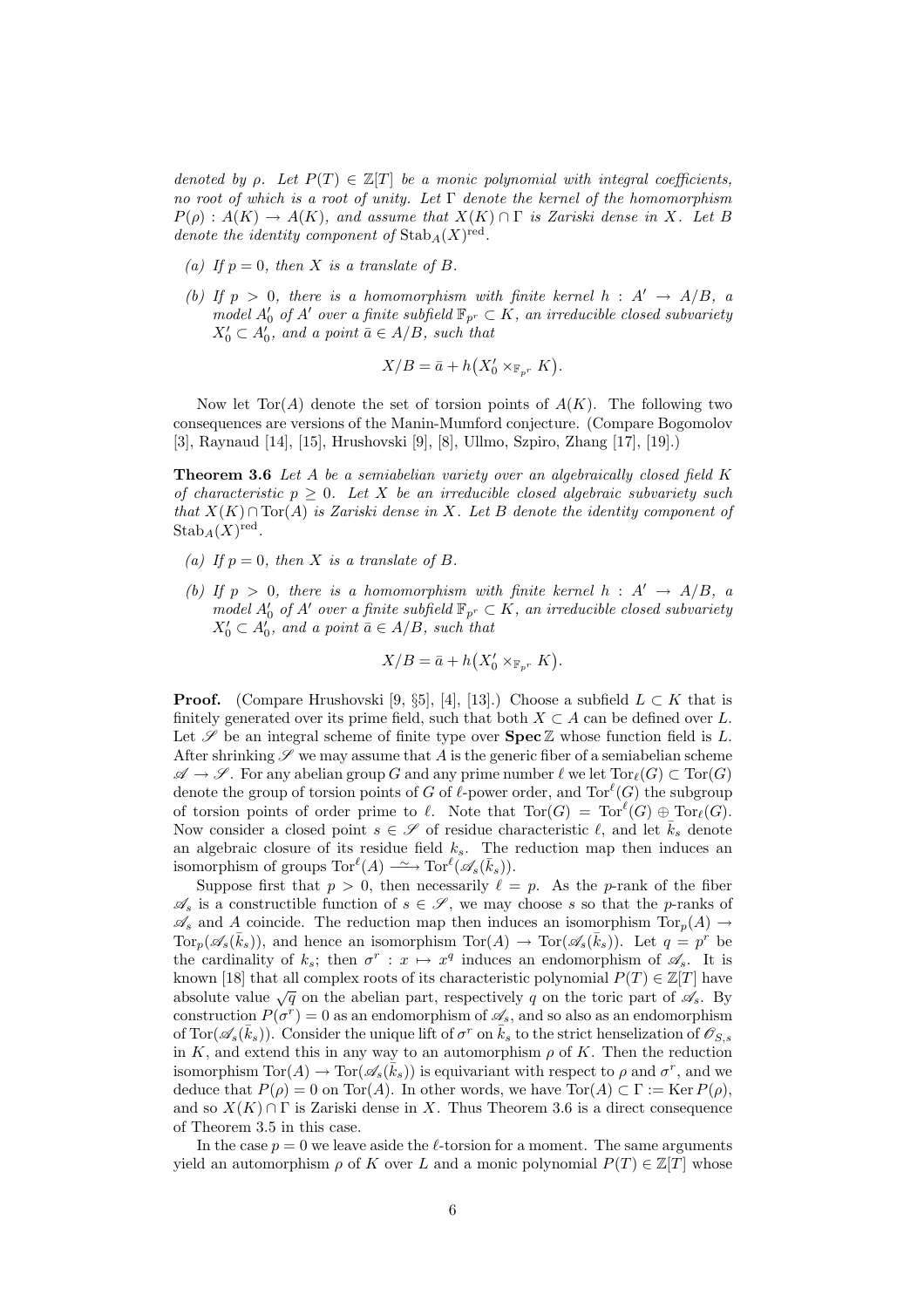roots are no roots of unity, such that  $P(\rho) = 0$  on  $Tor^{\ell}(A)$ . Following [4] we repeat the same arguments with another closed point  $s' \in \mathscr{S}$  of residue characteristic  $\ell' \neq \ell$ , obtaining an automorphism  $\rho'$  of K over L and a monic polynomial  $P'(T) \in$  $\mathbb{Z}[T]$  whose roots are no roots of unity, such that  $P'(\rho') = 0$  on  $\text{Tor}^{\ell'}(A)$ . From these two automorphisms we will construct a third one that possesses the right properties on all of Tor(A). For this let  $L^{\ell}$ ,  $L_{\ell} \subset K$  be the fields generated over L by the coordinates of all points in  $Tor^{\ell}(A)$ , resp. in  $Tor_{\ell}(A)$ . Both are infinite Galois extensions of  $L$ . This intersection is known to be finite over  $L$  by Serre. (See [16, pp. 33–34, 56–59] when  $L/\mathbb{Q}$  is finite and A is an abelian variety. From [16, p. 54], [4, § 3.3] we understand that his arguments extend to the general case.) Thus after replacing L by  $L^{\ell} \cap L_{\ell}$ , we may assume that  $L^{\ell}$  and  $L_{\ell}$  are linearly disjoint over L. The subfield of K generated by the coordinates of all points in  $Tor(A)$  is then canonically isomorphic to  $L^{\ell} \otimes_L L_{\ell}$ . The automorphism of  $L^{\ell} \otimes_L L_{\ell}$  induced by  $\rho \otimes \rho'$  then extends to some automorphism  $\rho''$  of K over L. Now  $P(\rho)$  vanishes on Tor<sup> $\ell(A)$ </sup>; hence so does  $P(\rho'')$ . Similarly,  $P'(\rho')$  vanishes on Tor $\ell(A) \subset \text{Tor}^{\ell'}(A)$ ; hence so does  $P'(\rho'')$ . Thus with  $P''(T) := P(T)P'(T)$  we deduce that  $P''(\rho'')$ vanishes on Tor(A). In other words, we have  $Tor(A) \subset \Gamma := \text{Ker } P''(\rho'')$ , and so again Theorem 3.6 reduces to Theorem 3.5 in this case. q.e.d.

**Theorem 3.7** Let A be a semiabelian variety over an algebraically closed field  $K$ , and let  $X \subset A$  be a closed algebraic subvariety. If K has positive characteristic, assume that no nontrivial subquotient of  $A$  is defined over a finite subfield of  $K$ . Then

$$
X(K) \cap \text{Tor}(A) = \bigcup_{i \in I} X_i(K) \cap \text{Tor}(A),
$$

where I is a finite set and each  $X_i$  is the translate by an element of A of a semiabelian subvariety of A, immersed in X.

**Proof.** After replacing X by the Zariski closure of  $X(K) \cap \text{Tor}(A)$ , we may pass to an irreducible component of  $X$  as in the proof of 3.4; the result then follows from Theorem 3.6. q.e.d.

For a discussion of arbitrary connected commutative algebraic groups instead of semiabelian varieties see Section 10.

### 4 Translation stabilizer

Let  $A$  be a semiabelian variety over  $K$ , and consider an irreducible closed subvariety  $X \subset A$ . In this section we recall, resp. prove some basic facts related to the translation stabilizer of X. This is the closed subgroup scheme  $\text{Stab}_A(X) \subset A$ that is characterized uniquely by the fact that for any scheme  $S$  over  $K$  and any morphism  $a: S \to A$ , translation by a on the product  $A \times S$  maps the subscheme  $X \times S$  to itself if and only if a factors through  $\text{Stab}_A(X)$ . It exists by [7, exp. VIII, Ex. 6.5 (e)]. The identity component of the reduced subscheme  $\operatorname{Stab}_A(X)^{\text{red}}$  is a semiabelian subvariety.

**Proposition 4.1** For every closed subgroup scheme  $G \subset \text{Stab}_A(X)$  we have

$$
\operatorname{Stab}_{A/G}(X/G) = \operatorname{Stab}_A(X)/G.
$$

**Proof.** Consider a morphism  $\bar{a}: S \to A/G$ . Since the morphism  $A \to A/G$  is faithfully flat by [7, exp. VI<sub>B</sub>, Prop. 9.2], so is the induced morphism  $pr_1 : T :=$  $S \times_{A/G} A \rightarrow S$ , and the quotient of T by G is S again. Moreover  $\bar{a}$  is determined by the morphism  $a := \text{pr}_2 : T \to A$ . Now  $\bar{a}$  is an S-valued point of  $\text{Stab}_{A/G}(X/G)$  if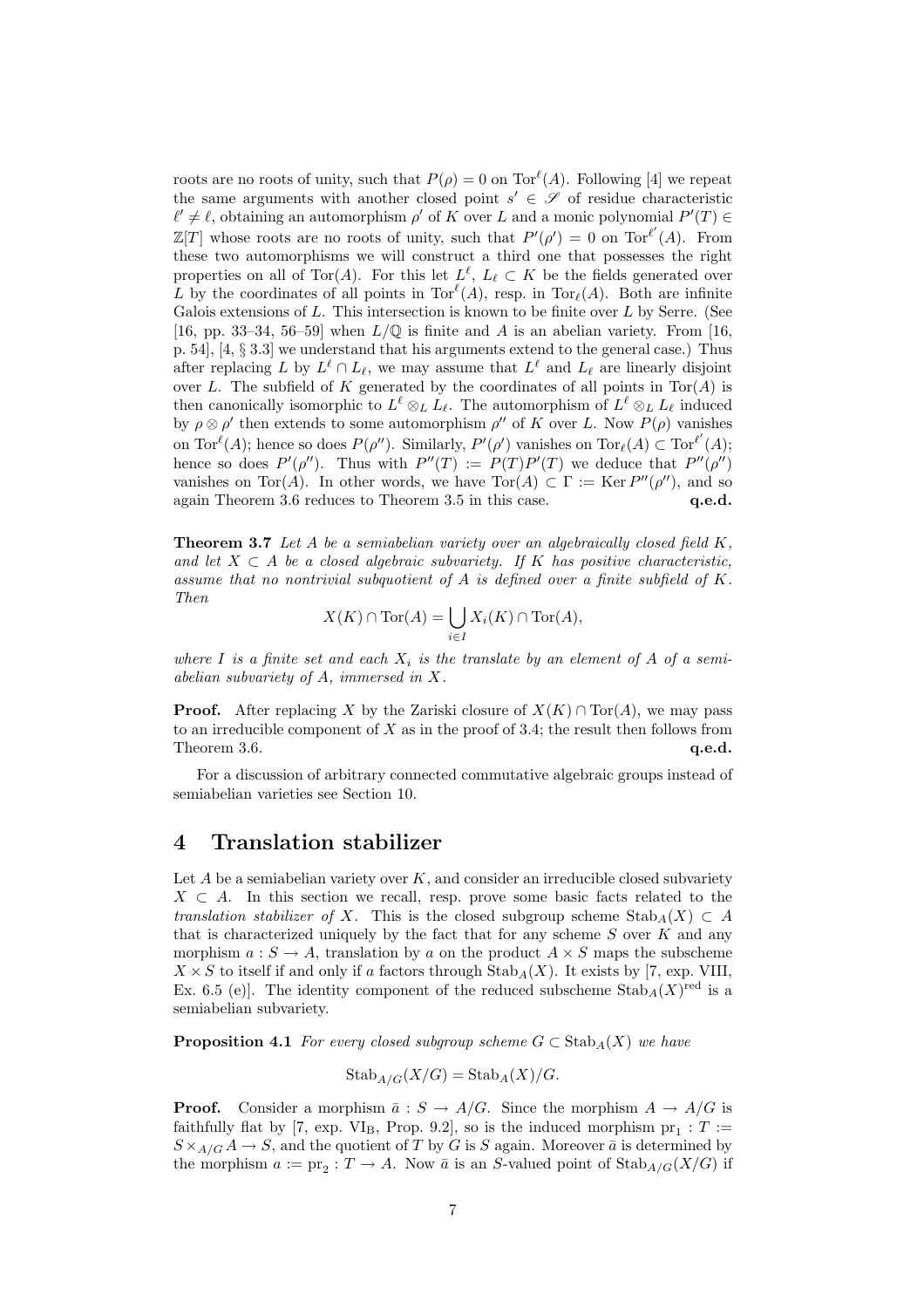and only if translation by  $\bar{a}$  on the scheme  $(A/G) \times S$  maps the subscheme  $(X/G) \times S$ to itself. By faithful flatness this is equivalent to saying that translation by a on  $A \times T$  maps the subscheme  $X \times T$  to itself. But this means that a is a T-valued point of Stab<sub>A</sub>(X), and taking quotients by G it means that  $\bar{a}$  is an S-valued point of  $\text{Stab}_A(X)/G$ , as desired. q.e.d.

**Remark 4.2** In 3.1 it suffices to prove the theorem for  $X/B \subset A/B$  in place of  $X \subset A$ . Thus by Proposition 4.1 it suffices to prove the theorem when  $B = 0$ , i.e., when  $\mathrm{Stab}_A(X)$  is finite.

**Remark 4.3** Theorem 3.1 is also invariant under  $\varphi$ -isogenies. Indeed, consider a  $\varphi$ -equivariant isogeny  $h : A' \to A$  and a  $\psi$ -invariant closed algebraic subvariety  $X \text{ ⊂ } A$ . Then  $h^{-1}(X)$ <sup>red</sup> is again invariant under a translation of  $\varphi$ , and since X is irreducible, all irreducible components of  $h^{-1}(X)$ <sup>red</sup> are translates of each other. Thus any single irreducible component X' is invariant under a translation of  $\varphi$ . Furthermore we have  $h(X') = X$  and, if B' denotes the identity component of  $\operatorname{Stab}_{A'}(X')^{\text{red}}$ , we have  $h(B') = B$ . Thus if Theorem 3.1 holds for  $X' \subset A'$ , then it follows for  $X \subset A$ .

**Remark 4.4** Theorem 3.1 is invariant under replacing  $X$  by an arbitrary translate. Thus for the proof we can replace A by the semiabelian subvariety  $A_X$  from Proposition 2.6, where desired.

For later use we recall the jet maps associated to  $X$ , following Abramovich [1, §2.1]. For any integer  $m \geq 0$  and any point  $x \in X(K)$  we have natural K-linear maps

$$
L_m:=\mathscr{O}_{A,0}/\mathfrak{m}_{A,0}^{m+1}\stackrel{\sim}{\longrightarrow}\mathscr{O}_{A,x}/\mathfrak{m}_{A,x}^{m+1}\twoheadrightarrow\mathscr{O}_{X,x}/\mathfrak{m}_{X,x}^{m+1},
$$

where the isomorphism on the left hand side results from translation by  $x$ . For  $x \in X^{\text{reg}}$ , the dimension  $d_m$  of the right hand side is a fixed number depending only on dim(X) and m. Thus any such point determines a point  $f_m(x)$  in the Grassmannian  $Grass_{d_m}(L_m)$  of quotients of  $L_m$  of dimension  $d_m$ . For the following result see  $[1, §2.1]$ .

**Proposition 4.5** The map  $f_m : X^{\text{reg}} \to \text{Grass}_{d_m}(L_m)$  is a morphism, which for  $m \gg 0$  factors through a morphism  $X^{\text{reg}}/\text{Stab}_A(X) \to \text{Grass}_{d_m}(L_m)$  that is a locally closed immersion over an open dense subscheme. In other words, if  $Y \subset$ Grass<sub>dm</sub>(L<sub>m</sub>) denotes the closure of its image, then the morphism  $X^{\text{reg}}$ /Stab<sub>A</sub>(X)  $\rightarrow$  Y is a birational equivalence.

### 5 Bijectivity

From now on we consider the situation of Theorem 3.1. Let  $\psi_X : X \to X$  denote the morphism induced by  $\psi$ . By |S| we mean the number of closed points of a scheme S.

**Proposition 5.1** The number of points in every sufficiently general fiber of  $\psi_X$  is  $|\operatorname{Stab}_A(X) \cap \operatorname{Ker}(\varphi)|.$ 

**Proof.** Since  $\psi(X) = X$  by assumption, we have  $X \subset \psi^{-1}(X)$ . For dimension reasons X is therefore an irreducible component of  $\psi^{-1}(X)$ . By definition of  $\psi$ this is equal to  $\varphi^{-1}(X - a)$ . Now write  $\varphi$  as the composite of a separable isogeny  $\varphi_s : A \to A'$  with a totally inseparable isogeny  $\varphi_i : A' \to A$ . Then  $\varphi_i$  induces a homeomorphism  $X' := \varphi_i^{-1}(X - a) \to X - a$ , and  $\varphi_s$  induces an étale Galois covering  $\varphi^{-1}(X-a) \to X'$  with Galois group  $\text{Ker}(\varphi_s) = \text{Ker}(\varphi)^\text{red}$ . Since X is an irreducible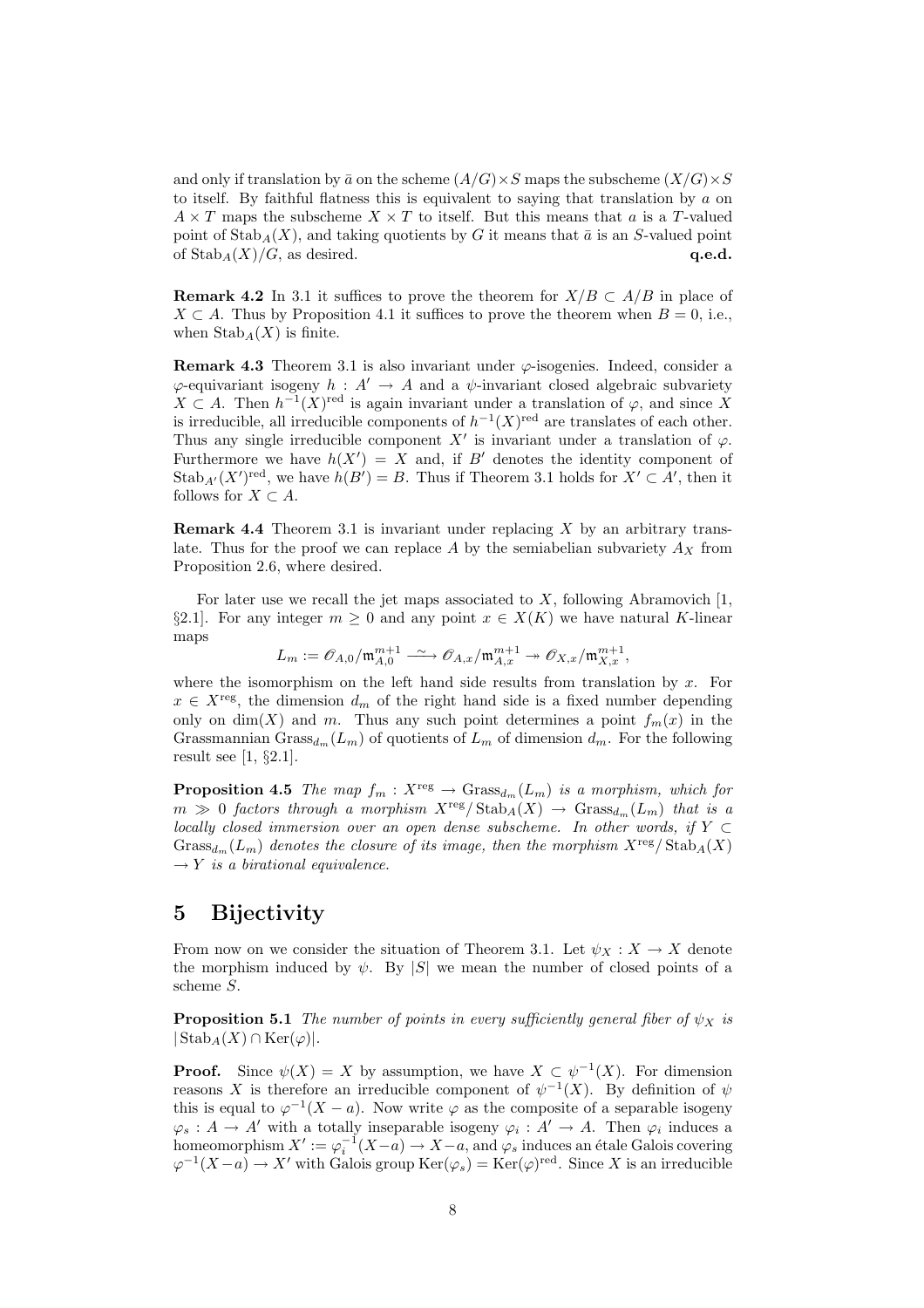component of  $\varphi^{-1}(X - a)$  and different irreducible components meet at most in a subscheme of codimension  $\geq 1$ , it follows that the restriction of  $\varphi_s$  to  $X \to X'$  is an étale Galois covering with Galois group  $\mathrm{Stab}_{\mathrm{Ker}(\varphi)^\mathrm{red}}(X) = \mathrm{Stab}_A(X) \cap \mathrm{Ker}(\varphi)^\mathrm{red}$ over an open dense subscheme of  $X'$ . This implies the desired assertion.  $\mathbf{q.e.d.}$ 

#### **Proposition 5.2** If  $\text{Stab}_A(X)$  is finite, then  $\psi_X$  is generically bijective.

**Proof.** (Compare [2], [12,  $\S1.2$ ].) By induction on *n* the preceding proposition shows that the number of points in every sufficiently general fiber of  $\psi_X^n$  is  $|\operatorname{Stab}_A(X) \cap \operatorname{Ker}(\varphi)|^n$ . On the other hand, by applying the proposition directly to  $\psi_X^n$  instead of  $\psi_X$  this number is also equal to  $|\text{Stab}_A(X) \cap \text{Ker}(\varphi^n)|$ . Letting  $n \to \infty$  shows that  $|\text{Stab}_A(X) \cap \text{Ker}(\varphi)| = 1$  if  $\text{Stab}_A(X)$  is finite. By the preceding proposition  $\psi_X$  is then generically bijective. proposition  $\psi_X$  is then generically bijective.

#### **Proposition 5.3** If  $\text{Stab}_A(X)$  is finite, then  $\psi_X$  is bijective.

**Proof.** By the preceding proposition  $\psi_X$  is generically bijective. Let X' be the normalization of X. Then  $\psi_X$  induces a finite morphism  $\psi_{X'} : X' \to X'$  that is again generically bijective. The corresponding function field extension is purely inseparable; hence it is dominated by Frobenius  $Frob_{p^r}$  for some r. By normality, it follows that Frob<sub>p</sub><sup>r</sup> on X' actually factors through  $\psi_{X'}$ . Like Frob<sub>p</sub><sup>r</sup>, it follows that  $\psi_{X'}$  is bijective everywhere.

Now let X<sup>n</sup> be the fiber product of X<sup>'</sup> with itself over X, and let  $\psi_{X''}: X'' \to X''$ be the restriction of  $\psi_{X'} \times \psi_{X'}$ . Then we have a commutative diagram



As  $\psi_{X'}$  is proper and bijective, and X'' is a closed subscheme of  $X' \times X'$ , the morphism  $\psi_{X''}$  is proper and injective. On the one hand it is therefore injective on the finite set of irreducible components of  $X''$ , and hence surjective on this set. But on the other hand its image is closed, so it is equal to  $X''$ , and  $\psi_{X''}$  is bijective. Since set-theoretically X is the quotient of  $X'$  by the equivalence relation defined by  $X''$ , we deduce that the  $\psi_X$  is bijective, as desired.  $\mathbf{q.e.d.}$ 

**Proposition 5.4** Let  $A_X \subset A$  be the  $\varphi$ -invariant semiabelian subvariety associated to X by Proposition 2.6. If  $\text{Stab}_A(X)$  is finite, then the endomorphism  $A_X \to A_X$ induced by  $\varphi$  is bijective.

**Proof.** For  $d \gg 0$  consider the morphism  $X^{2d} \rightarrow A_X$  from the proof of 2.6. Setting  $Y := X^{2d}$  and  $\tilde{Y} := Y \times_{A_X} Y \subset X^{4d}$ , we obtain a commutative diagram



As  $\psi_X : X \to X$  is proper and bijective by Proposition 5.3, so are the vertical morphism in the middle and the morphism  $(\psi_X)^{4d} : X^{4d} \to X^{4d}$ . Thus the vertical morphism on the left is proper and injective. On the one hand it is therefore injective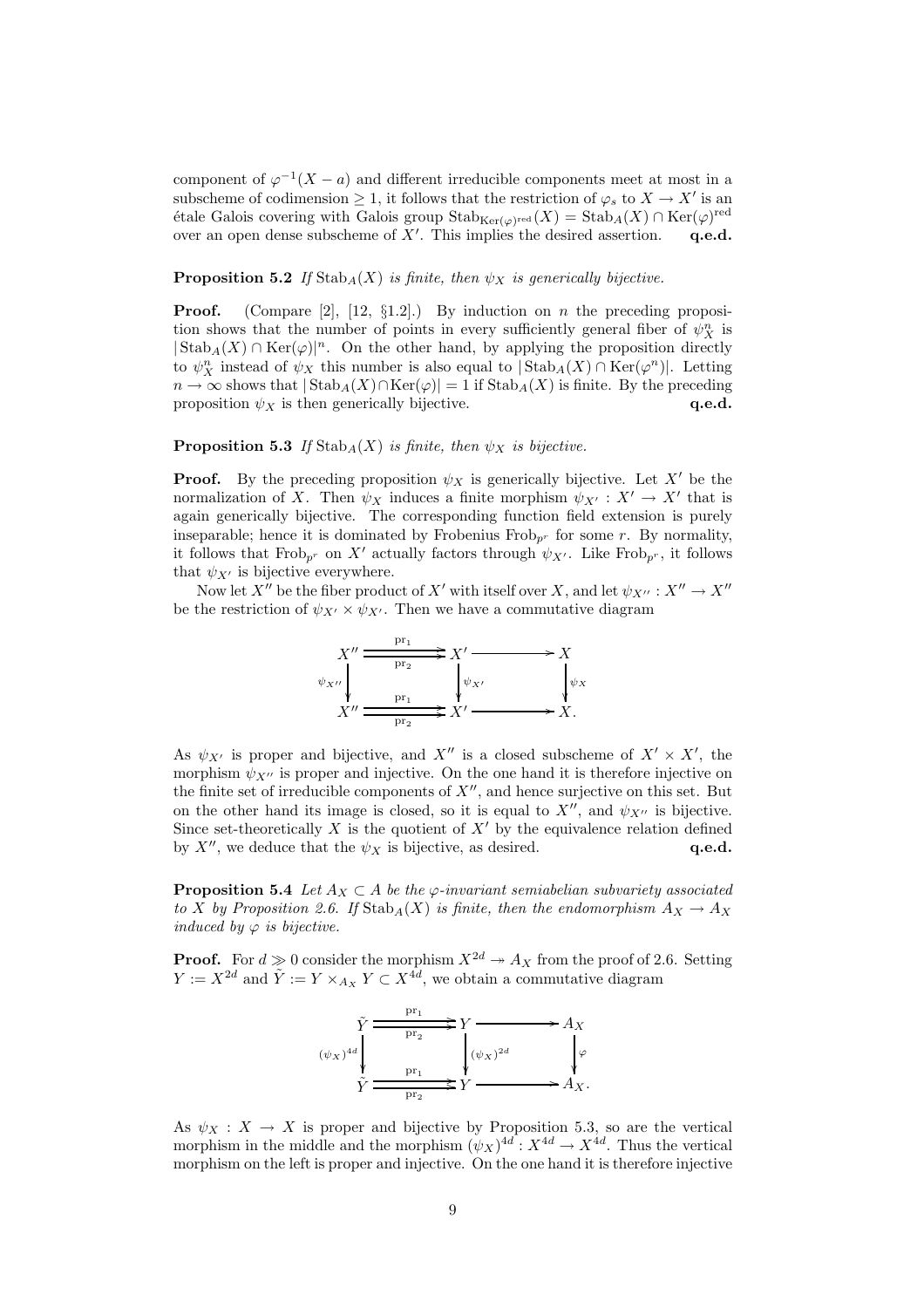on the finite set of irreducible components of  $\tilde{Y}$ , and hence surjective on this set. But on the other hand its image is closed, so it is equal to  $\tilde{Y}$ . The vertical morphism on the left is therefore bijective. Since set-theoretically  $A_X$  is the quotient of Y by the equivalence relation defined by  $\tilde{Y}$ , we deduce that the vertical map on the right is bijective, as desired.  $q.e.d.$ 

## 6 Torsion points and  $\psi$ -orbits

Consider the following groups of torsion points:

Tor $\mathcal{P}(A) := \{a \in \text{Tor}(A) \mid \exists n \geq 1 : \varphi^n(a) = a\},\$ Tor $\varphi(A) := \{ a \in \text{Tor}(A) \mid \exists n \ge 1 : \varphi^n(a) = 0 \}.$ 

Using the fact that  $\text{Ker}(m \cdot \text{id}_A)$  is finite for every  $m \geq 1$  one easily shows that

$$
\mathrm{Tor}(A)=\mathrm{Tor}^\varphi(A)\oplus\mathrm{Tor}_\varphi(A).
$$

**Proposition 6.1** If A is positive and X is  $\varphi$ -invariant, then  $X \cap \text{Tor}^{\varphi}(A)$  is Zariski dense in X.

This result shows that the classification of  $\varphi$ -invariant subvarieties and the Manin-Mumford conjecture are intimately related. In fact, Theorem 3.1 can probably be deduced from Theorem 3.6. In our setup, however, we proceed in the reverse direction.

**Proof.** Suppose first that  $K = \overline{\mathbb{F}}_p$  for  $p > 0$  and that  $\text{Stab}_A(X)$  is finite. Then every closed point of X is torsion. Choose a finite subfield  $\mathbb{F}_{p^r} \subset \overline{\mathbb{F}}_p$  over which  $X \subset$ A and  $\varphi = \psi$  can be defined. Since  $\psi_X$  is bijective by Proposition 5.3, it is bijective on the finite set  $X(\mathbb{F}_{p^{rn}})$  for every  $n \geq 1$ . It follows that  $X(\mathbb{F}_{p^{rn}}) \subset \text{Tor}^{\varphi}(A)$  and hence  $X(\overline{\mathbb{F}}_p) \subset \text{Tor}^{\varphi}(A)$ , which is trivially Zariski dense.

If  $\operatorname{Stab}_A(X)$  is not finite, let B be the identity component of  $\operatorname{Stab}_A(X)^{\operatorname{red}}$ . One easily shows that the sequence

$$
0\to \operatorname{Tor}^\varphi(B)\to \operatorname{Tor}^\varphi(A)\to \operatorname{Tor}^\varphi(A/B)\to 0
$$

is exact. Let  $\ell$  be any prime number not dividing  $deg(\varphi)$  and not equal to p. Then the group  $Tor_{\ell}(B)$  of  $\ell$ -power torsion points of B is contained in  $Tor^{\varphi}(B)$ and Zariski dense in B. Let  $Y \subset X$  be the Zariski closure of  $X \cap \text{Tor}^{\varphi}(A)$ . From  $Tor_{\ell}(B) \subset \text{Stab}_{A}(Y)$  we can then deduce  $B \subset \text{Stab}_{A}(Y)$ . But  $Y/B$  is the Zariski closure of  $(X/B) \cap \text{Tor}^{\varphi}(A/B)$ , which by the earlier case is  $X/B$ . Thus  $Y = X$ , as desired.

In the general case there exist a finitely generated integral  $\mathbb{Z}$ -algebra  $R \subset K$ , a semiabelian scheme  $\mathscr{A} \to \mathscr{S} := \textbf{Spec } R$ , an isogeny  $\Phi : \mathscr{A} \to \mathscr{A}$ , and a closed subscheme  $\mathscr{X} \subset \mathscr{S}$  satisfying  $\Phi(\mathscr{X}) = \mathscr{X}$ , such that  $(A, \varphi, X) \cong (\mathscr{A}_\eta, \Phi_\eta, \mathscr{X}_\eta)$  for the K-valued point  $\eta$  corresponding to the embedding  $R \hookrightarrow K$ . After shrinking  $\mathscr{S}$ , if necessary, we may assume that  $\mathscr S$  is regular, that  $\mathscr X \to \mathscr S$  is flat, and that every geometric fiber  $\mathscr{X}_s$  is irreducible. Let s be a geometric point above a closed point of  $\mathscr{S}$ .

**Lemma 6.2** Every point in  $\mathscr{X}_s^{\text{reg}} \cap \text{Tor}^{\Phi_s}(\mathscr{A}_s)$  lifts to a point in  $X^{\text{reg}} \cap \text{Tor}^{\varphi}(A)$ .

**Proof.** For  $n \geq 1$  let  $\mathscr{X}_n^{\text{reg}}$  denote the intersection of diag( $\mathscr{X}^{\text{reg}}$ ) and graph( $\Phi^n$ ) within  $\mathscr{X}^{\text{reg}} \times_{\mathscr{S}} \mathscr{X}^{\text{reg}}$ . By construction  $\mathscr{X}^{\text{reg}} \times_{\mathscr{S}} \mathscr{X}^{\text{reg}}$  is regular of dimension  $\dim(\mathscr{S}) + 2 \dim(X)$ , and we have taken the intersection of two closed subschemes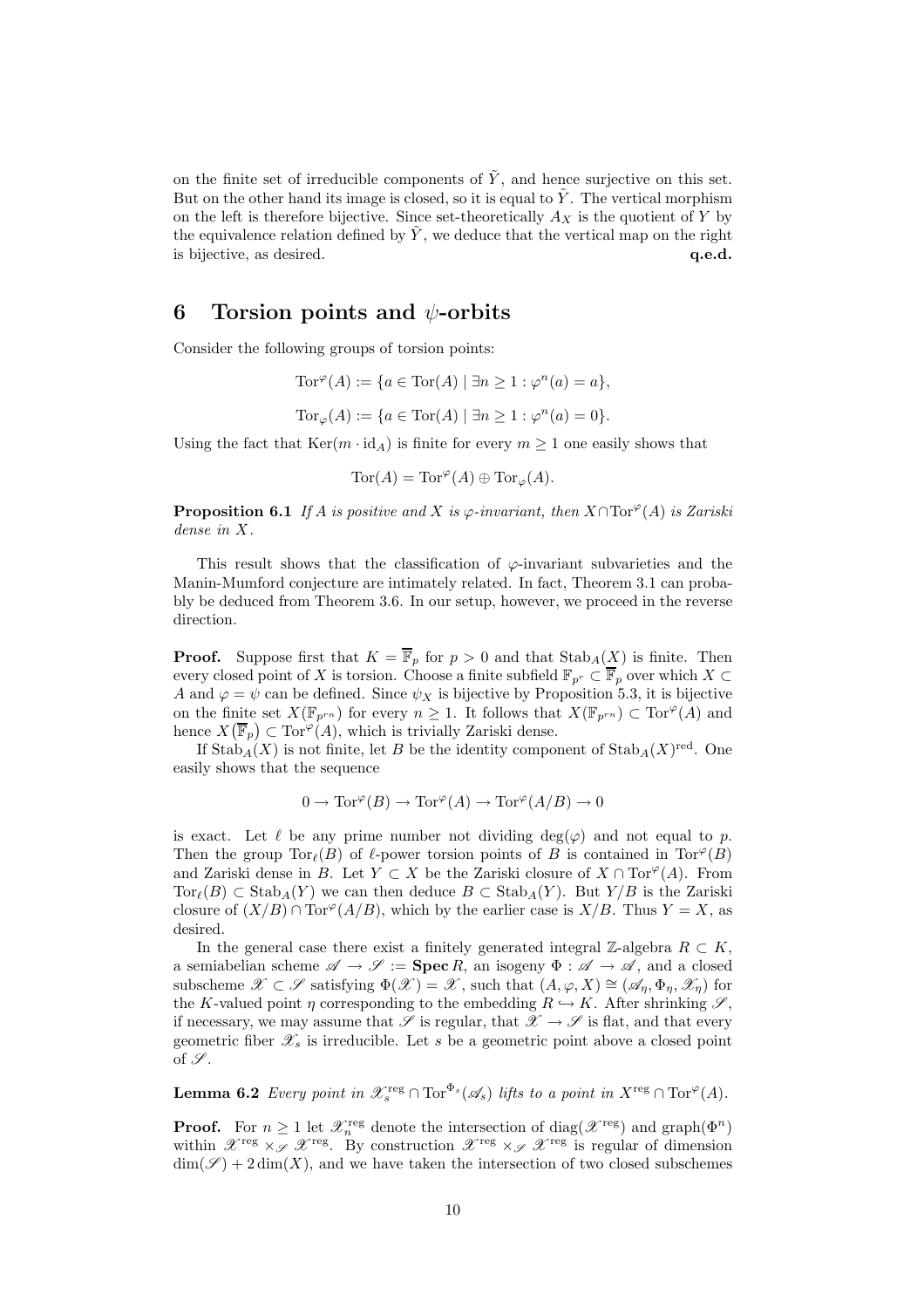of codimension  $\dim(X)$ . Thus every irreducible component of  $\mathscr{X}_n^{\text{reg}}$  has dimension  $\geq \dim(\mathscr{S})$ . On the other hand  $\varphi^n - id_A$  is an isogeny because A is positive; hence  $\Phi^{n}-\mathrm{id}_{\mathscr{A}}$  is an isogeny in every fiber. Since  $\mathscr{X}_{n}^{\text{reg}}$  can be embedded in  $\mathrm{Ker}(\Phi^{n}-\mathrm{id}_{\mathscr{A}})$ , it is quasifinite over  $\mathscr{S}$ . For dimension reasons we thus find that every irreducible component of  $\mathscr{X}_n^{\text{reg}}$  has dimension  $\dim(\mathscr{S})$  and dominates  $\mathscr{S}$ . Therefore every point in every fiber of  $\mathscr{X}_n^{\text{reg}}$  can be lifted to a point in the generic fiber. Letting  $n \to \infty$  proves the lemma.  $q.e.d.$ 

Now let  $Y \subset X$  be the Zariski closure of  $X \cap \text{Tor}^{\varphi}(A)$ , and let  $\mathscr Y$  be its closure in the whole family X. If  $Y \neq X$ , then  $\mathscr{Y}_s \neq \mathscr{X}_s$  for all sufficiently general points s. But by the lemma  $\mathscr{Y}_s$  contains  $\mathscr{X}_s^{\text{reg}} \cap \text{Tor}^{\Phi_s}(\mathscr{A}_s)$ , and for  $\overline{\mathbb{F}}_p$ -valued points we have already seen that the latter is Zariski dense in  $\mathscr{X}_s$ . Thus  $\mathscr{Y}_s = \mathscr{X}_s$  for all points s defined over some  $\overline{\mathbb{F}}_p$ . This shows that  $Y = X$ , as desired. q.e.d.

The next result concerns the opposite case where A has no nontrivial positive subquotient.

**Proposition 6.3** Assume that A is a successive extension of  $\varphi$ -invariant subquotients that are pure of weight 0. If  $\text{Stab}_A(X)$  is finite, then some power  $\psi_X^n$  for  $n \geq 1$  is the identity.

**Proof.** After raising  $\varphi$  and  $\psi$  to a positive power we may assume that  $\varphi$  acts trivially on the given subquotients of A. Then the endomorphism  $\varphi - id_A$  is nilpotent. Next suppose that the proposition has been proved for  $X/\text{Stab}_A(X) \subset$  $A/\operatorname{Stab}_A(X)$  in place of  $X \subset A$ . Then some power  $\psi_X^n$  induces the identity on  $X/\operatorname{Stab}_A(X)$ . It therefore permutes the  $d := |\operatorname{Stab}_A(X)|$  points in every  $\operatorname{Stab}_A(X)$ orbit; hence  $\psi_X^{nd!}$  fixes every point of X, as desired. Using Proposition 4.1 we are thus reduced to the case that  $\text{Stab}_A(X)$  is trivial.

Then by Proposition 4.5 we may fix  $m \gg 0$  so that the jet map  $f_m : X^{\text{reg}} \to$ Grass $_{d_m}(L_m)$  is a birational equivalence to a closed subvariety  $Y \subset \text{Grass}_{d_m}(L_m)$ . As  $\varphi - id_A$  is nilpotent,  $\varphi$  induces a unipotent automorphism of  $L_m := \mathcal{O}_{A,0}/\mathfrak{m}_{A,0}^{m+1}$ . For simplicity we denote this automorphism and the associated automorphism of Grass $_{d_m}(L_m)$  again by  $\varphi$ . By construction we then have  $f_m \circ \psi_X = \varphi \circ f_m$ , and so Y is invariant under  $\varphi$ . We now distinguish two cases.

If  $p > 0$ , every unipotent automorphism of  $L_m$  has finite order. Thus  $\varphi$  has finite order on Y; hence  $\psi_X$  has finite order, as desired. If  $p = 0$  we let  $G \subset Aut_K(L_m)$ be the Zariski closure of the subgroup generated by  $\varphi$ . Then the action of  $\varphi$  on the Grassmannian factors through the natural algebraic action of  $G$ , and the  $\varphi$ -invariant closed subvariety Y is also invariant under G. Suppose that  $\varphi$  acts nontrivially on Y. Then so does  $G$ , and since  $G$  is the Zariski closure of the subgroup generated by a nontrivial unipotent automorphism in characteristic zero, we have  $G \cong \mathbb{G}_{a,K}$ . Every non-trivial  $G$ -orbit in  $Y$  is therefore isomorphic to  $G$ . Choose such an orbit which meets the open subset  $U \subset Y$  over which  $f_m : X^{\text{reg}} \to Y$  is an isomorphism. The equivariance of  $f_m$  implies that U is invariant under  $\varphi$ ; hence the entire orbit is contained in U. Lifting this orbit via  $f_m$  yields an embedding  $\mathbb{A}_K^1 \cong G \hookrightarrow X^{\text{reg}} \subset A$ . But a semiabelian variety A does not possess a nonconstant morphism  $\mathbb{A}_{K}^{1} \to A$ . Thus  $\varphi$  must act trivially on Y, and so  $\psi_X$  acts trivially on X, as desired. q.e.d.

**Proposition 6.4** If Stab<sub>A</sub>(X) is finite, then the union of all finite  $\psi$ -orbits in X is Zariski dense in X.

**Remark.** The assumption that  $\text{Stab}_A(X)$  is finite in the two preceding propositions cannot be dropped, because  $\psi$  might involve a translation by a point of infinite order.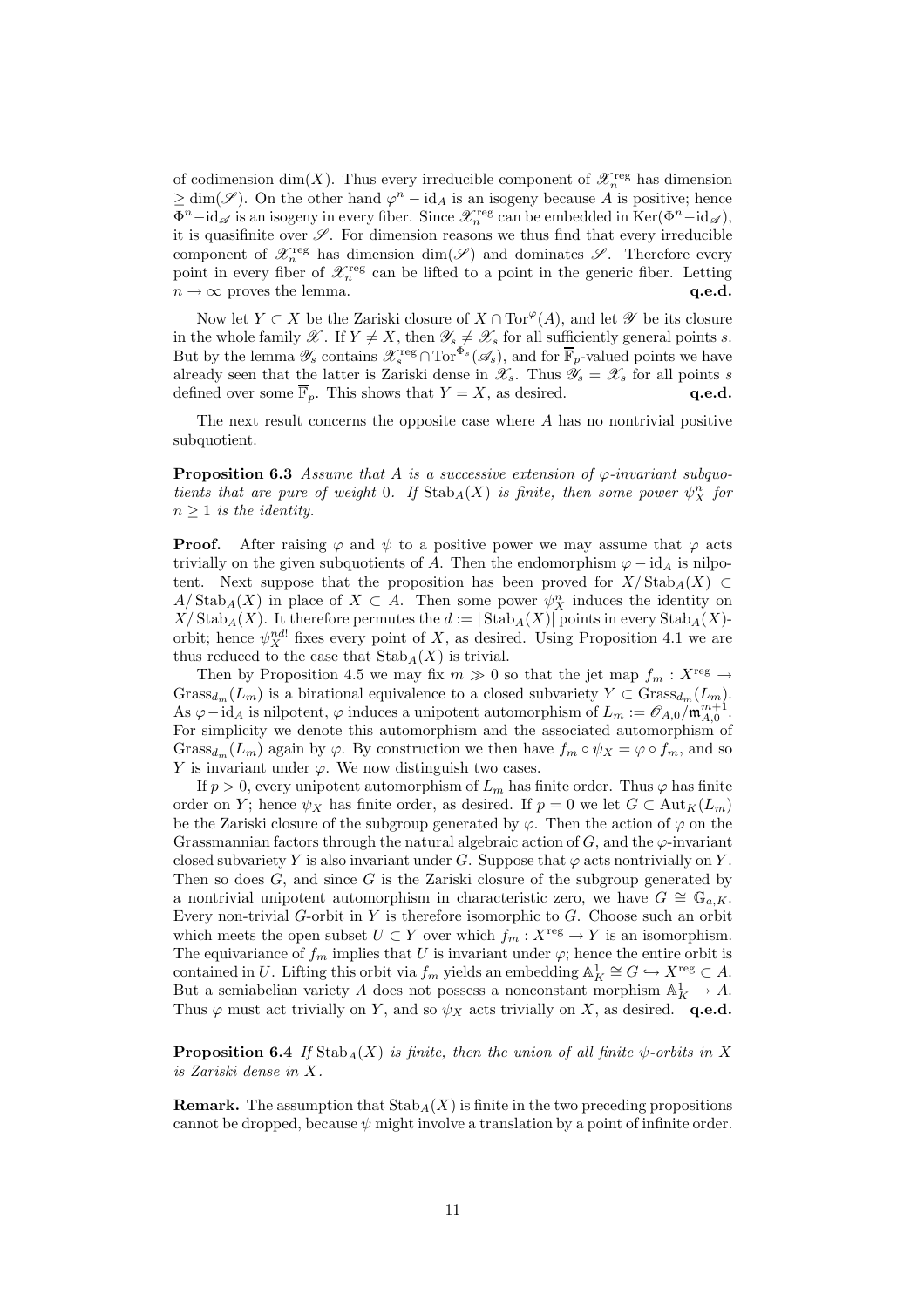**Proof.** Let  $A' \subset A$  be the largest  $\varphi$ -invariant semiabelian subvariety contained in  $\text{Ker}(\varphi^{n!} - \text{id}_A)^n$  for some  $n \gg 0$ , and consider the  $\varphi$ -invariant short exact sequence

$$
0 \longrightarrow A' \longrightarrow A \stackrel{\pi}{\longrightarrow} A'' \longrightarrow 0.
$$

Then A<sup> $\prime\prime$ </sup> is positive and  $X^{\prime\prime} := \pi(X)$  is invariant under the induced morphism  $\psi : A'' \to A''$ . Let us write it in the form  $\psi(x'') = \varphi(x'') + a''$ . The proof of Proposition 2.5 shows that  $\varphi(X'' + b'') = X'' + b''$  for some  $b'' \in A''$  with  $\varphi(b'') - b'' = a''$ . From Proposition 6.1 we deduce that the finite  $\varphi$ -orbits form a Zariski dense subset of  $X'' + b''$ . Therefore the finite  $\psi$ -orbits form a Zariski dense subset of X''. To prove the proposition it suffices to show that for all  $n \geq 1$  and all fixed points  $x''$  of  $\psi^n$  in some dense open subset  $U'' \subset X''$ , the finite  $\psi^n$ -orbits form a Zariski dense subset of  $X \cap \pi^{-1}(x'')$ .

To show this we set  $X'_x := (X-x) \cap A'$  for every  $x \in X$ ; we then have  $X'_x + x =$  $X \cap \pi^{-1}(\pi(x))$ . Let  $B'_x$  be the identity component of  $\text{Stab}_{A'}(X'_x)^{\text{red}}$ . This is a semiabelian subvariety of  $A'$  which varies in a flat family for x in some dense open subset  $U \subset X$ . Now recall that every flat family of semiabelian subvarieties of a semiabelian variety is locally constant for the Zariski topology. Indeed, for every n relatively prime to p, the kernel of  $n \cdot$  id is finite étale over the base and hence locally constant, and thus so is the set of all torsion points of order prime to  $p$ ; but this set is dense in the fiber, and so the whole fiber is locally constant. As X is irreducible, it follows that all  $B'_x$  are equal for  $x \in U$ . Therefore translation by these  $B'_x$  maps a dense open subset of X to itself; hence it stabilizes X. But  $\text{Stab}_A(X)$ is finite by assumption, so we may deduce that  $\operatorname{Stab}_{A'}(X'_x)$  is finite for all  $x \in U$ . Any nonempty open subset  $U'' \subset \pi(U)$  will suffice for our purposes.

Indeed, suppose that  $x \in U$  and that  $\psi^n(\pi(x)) = \pi(x)$  for  $n \geq 1$ . Then  $\psi^n$ maps  $X'_x + x = X \cap \pi^{-1}(\pi(x))$  to itself. Thus a translate of  $\psi^n$ , and hence of  $\varphi^n$ , maps  $X'_x$  to itself. Since  $\text{Stab}_{A'}(X'_x)$  is finite, we can now apply Proposition 6.3 to  $X'_x \subset A'$ , with  $\varphi^n$  in place of  $\varphi$ . It follows that some power  $\psi^{nm}$  for  $m \geq 1$  acts trivially on  $X'_x + x$ , and so its fixed points are Zariski dense, as desired. q.e.d.

# 7 The infinitesimally pure case

In this section we prove Theorem 3.1 when A and  $\varphi$  behave infinitesimally as if they were pure according to 2.1, i.e., when some power  $\varphi^s$  differs from the identity or from Frobenius only by a separable isogeny. The two remaining sections will reduce the general case to this infinitesimally pure case.

The arguments are based on the jet map  $f_m : X^{\text{reg}} \to \text{Grass}_{d_m}(L_m)$ . We assume that  $\text{Stab}_A(X)$  is finite. Then by Proposition 4.5 we may fix  $m \gg 0$  so that  $f_m$  induces a quasifinite dominant morphism from  $X^{\text{reg}}$  to a closed subvariety  $Y \subset \text{Grass}_{d_m}(L_m)$ . Let  $A_X \subset A$  be the  $\varphi$ -invariant semiabelian subvariety from Proposition 2.6, which is the unique smallest one containing a translate of X. The first result finishes the proof in characteristic zero:

**Proposition 7.1** If Stab<sub>A</sub>(X) is finite and  $\varphi$  is separable, then  $A_X$  is pure of weight 0 in the sense of 2.1. In particular, Theorem 3.1 is true when  $\varphi$  is separable.

**Proof.** If  $\varphi$  is separable, then so is the induced isogeny on any  $\varphi$ -invariant quotient of A. Thus by Remark 4.2 the theorem in the separable case is reduced to the case that  $\text{Stab}_A(X)$  is finite. In that case, we simply set  $A_0 := A_X$  and let  $X_0$  be any translate of  $X$  that is contained in  $A_0$ ; Theorem 3.1 is then clearly true in this case. Thus it suffices to prove the first assertion.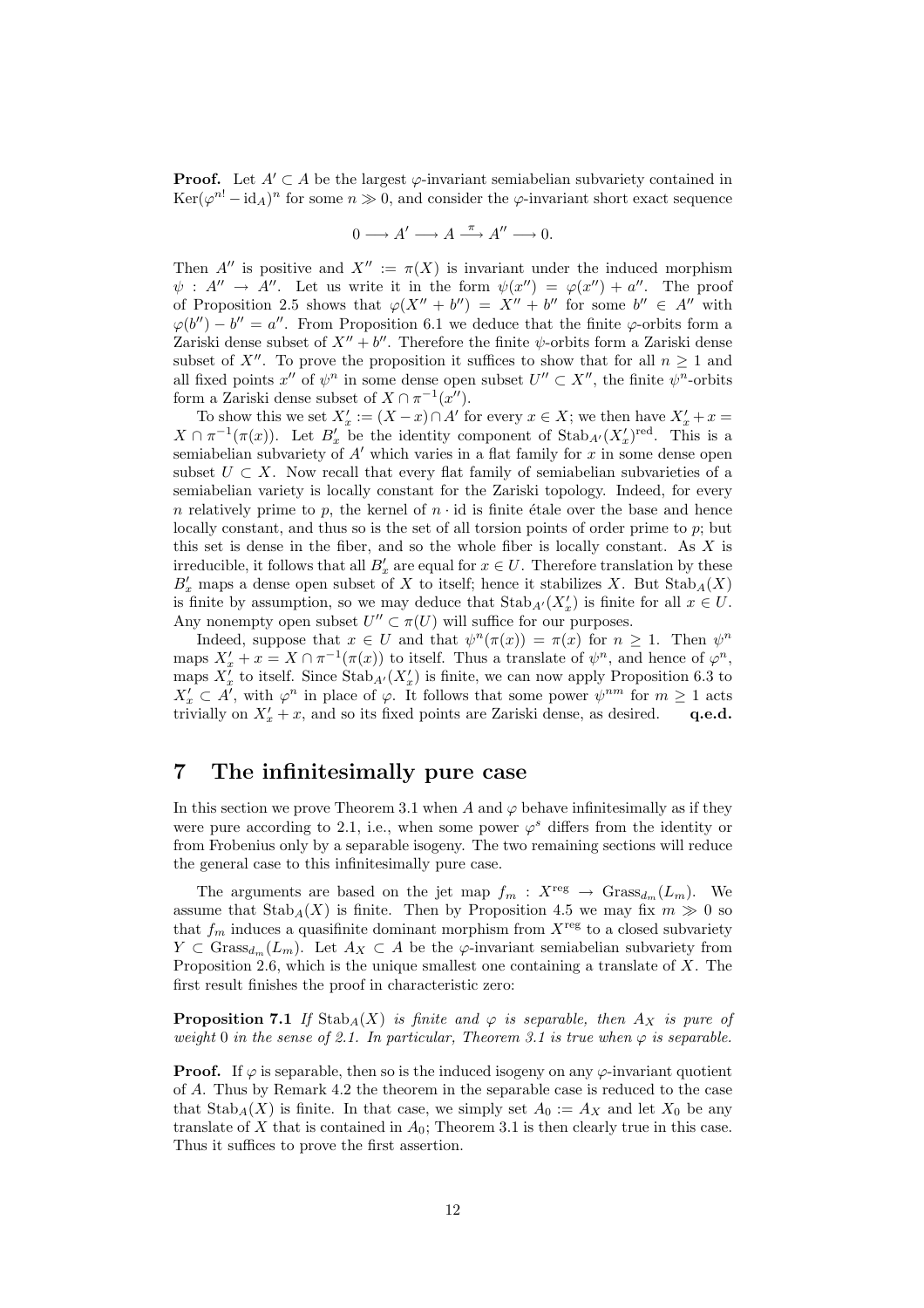So assume now that  $\varphi$  is separable and  $\text{Stab}_A(X)$  is finite. Then  $\varphi$  induces an automorphism of  $L_m = \mathcal{O}_{A,0}/\mathfrak{m}_{A,0}^{m+1}$  and thus of  $Grass_{d_m}(L_m)$ , which for simplicity we again denote by  $\varphi$ . By construction we then have  $f_m \circ \psi_X = \varphi \circ f_m$ , and so Y is  $\varphi$ -invariant. As Stab<sub>A</sub>(X) is trivial, Proposition 6.4 implies that the union of all finite  $\varphi$ -orbits in Y is Zariski dense in Y.

**Lemma 7.2** Some power  $\varphi^n$  for  $n \geq 1$  acts trivially on Y.

**Proof.** Let  $G \subset Aut_K(L_m)$  be the Zariski closure of the subgroup generated by  $\varphi$ . Then the action of  $\varphi$  on the Grassmannian factors through the natural algebraic action of  $G$ , and by construction every finite  $\varphi$ -orbit is a finite  $G$ -orbit and vice versa. Now G is an algebraic group of finite type over  $K$ , so its number of connected components is finite, say  $n$ . The stabilizer of any point from a finite orbit contains the identity component; hence the length of every finite  $G$ -orbit divides  $n$ . Therefore the length of every finite  $\varphi$ -orbit in Grass $_{d_m}(L_m)$  divides n.

As the union of all finite  $\varphi$ -orbits in Y is Zariski dense in Y, we find that the same assertion holds for all  $\varphi$ -orbits of length dividing n. Thus the set of fixed points of  $\varphi^n$  in Y is Zariski dense in Y. It is also closed, so it is equal to Y; hence  $\varphi^n$  acts trivially on Y.  $\qquad \qquad \mathbf{q.e.d.}$ 

Now recall that the morphism  $X^{\text{reg}} \to Y$  is equivariant and quasifinite, say of degree r. Since  $\psi_X^n$  permutes the at most r points in every fiber, we deduce that  $\psi_X^{nr!}$  acts trivially on  $X^{\text{reg}}$ , and hence also on X. The equivariance of the morphism  $X^{2d} \twoheadrightarrow A_X$  from the proof of Proposition 2.6 implies that  $\varphi^{nr!}$  acts trivially on  $A_X$ . Thus  $A_X$  is pure of weight 0, as desired.  $q.e.d.$ 

**Proposition 7.3** If  $\text{Stab}_A(X)$  is finite and there exist positive integers r and s such that  $\varphi^s$  on A is the composite of  $Frob_{p^r}$  with a separable isogeny  $\lambda : (\sigma^r)^* A \to A$ , then  $A_X$  is pure of weight  $r/s$  in the sense of 2.1. In particular, Theorem 3.1 is true in this case.

**Proof.** If  $A_X$  is pure of weight  $\alpha := r/s$ , we simply set  $A_\alpha := A_X$  and let  $X_\alpha$  be any translate of X that is contained in  $A_{\alpha}$ ; then clearly Theorem 3.1 is true in this case. Thus it suffices to prove the first assertion.

Since  $\psi^s$  is a translate of  $\varphi^s$ , the assumption implies that  $\psi^s$  is the composite of Frob<sub>p</sub><sup>r</sup> :  $A \to (\sigma^r)^* A$  with a separable morphism  $\mu : (\sigma^r)^* A \to A$  that is a translate of  $\lambda$ . Here  $\mu$  is a finite étale covering. On the other hand  $\psi_X : X \to X$  is bijective by Proposition 5.3. Thus  $\mu$  restricts to a bijective morphism  $\mu_X : (\sigma^r)^* X \to X$ which is also an étale covering; hence  $\mu_X$  is an isomorphism. On the other hand, since  $\lambda$  is separable, it induces an isomorphism  $(\sigma^r)^* L_m \longrightarrow L_m$  and hence an isomorphism

$$
(\sigma^r)^* \operatorname{Grass}_{d_m}(L_m) \cong \operatorname{Grass}_{d_m}((\sigma^r)^* L_m) \xrightarrow{\sim} \operatorname{Grass}_{d_m}(L_m),
$$

denoted again by  $\lambda$ . Since

$$
(\sigma^r)^* f_m \colon \, (\sigma^r)^* X^{\text{reg}} \longrightarrow (\sigma^r)^* \operatorname{Grass}_{d_m}(L_m) \cong \operatorname{Grass}_{d_m}((\sigma^r)^* L_m)
$$

is the jet map for  $(\sigma^r)^* X \subset (\sigma^r)^* A$ , we have a commutative diagram

$$
(\sigma^r)^* X^{\text{reg}} \xrightarrow{(\sigma^r)^* f_m} (\sigma^r)^* \text{Grass}_{d_m}(L_m)
$$
  

$$
\downarrow^{\text{l}} \downarrow^{\text{l}} \downarrow^{\text{l}} \downarrow^{\text{l}} \downarrow^{\text{l}} \downarrow^{\text{l}} \downarrow^{\text{l}} \downarrow^{\text{l}} \downarrow^{\text{l}} \downarrow^{\text{l}} \downarrow^{\text{l}} \downarrow^{\text{l}} \downarrow^{\text{l}} \downarrow^{\text{l}} \downarrow^{\text{l}} \downarrow^{\text{l}} \downarrow^{\text{l}} \downarrow^{\text{l}} \downarrow^{\text{l}} \downarrow^{\text{l}} \downarrow^{\text{l}} \downarrow^{\text{l}} \downarrow^{\text{l}} \downarrow^{\text{l}} \downarrow^{\text{l}} \downarrow^{\text{l}} \downarrow^{\text{l}} \downarrow^{\text{l}} \downarrow^{\text{l}} \downarrow^{\text{l}} \downarrow^{\text{l}} \downarrow^{\text{l}} \downarrow^{\text{l}} \downarrow^{\text{l}} \downarrow^{\text{l}} \downarrow^{\text{l}} \downarrow^{\text{l}} \downarrow^{\text{l}} \downarrow^{\text{l}} \downarrow^{\text{l}} \downarrow^{\text{l}} \downarrow^{\text{l}} \downarrow^{\text{l}} \downarrow^{\text{l}} \downarrow^{\text{l}} \downarrow^{\text{l}} \downarrow^{\text{l}} \downarrow^{\text{l}} \downarrow^{\text{l}} \downarrow^{\text{l}} \downarrow^{\text{l}} \downarrow^{\text{l}} \downarrow^{\text{l}} \downarrow^{\text{l}} \downarrow^{\text{l}} \downarrow^{\text{l}} \downarrow^{\text{l}} \downarrow^{\text{l}} \downarrow^{\text{l}} \downarrow^{\text{l}} \downarrow^{\text{l}} \downarrow^{\text{l}} \downarrow^{\text{l}} \downarrow^{\text{l}} \downarrow^{\text{l}} \downarrow^{\text{l}} \downarrow^{\text{l}} \downarrow^{\text{l}} \downarrow^{\text{l}} \downarrow^{\text{l}} \downarrow^{\text{l}} \downarrow^{\text{l}} \downarrow^{\text{l}} \downarrow^{\text{l}} \downarrow^{\text{l}} \downarrow^{\text{l}} \downarrow^{\text{l}} \downarrow^{\text{l}} \downarrow^{\text{l}} \downarrow^{\text{l}} \downarrow^{\text{l}} \downarrow^{\text{l}} \downarrow^{\text{l}} \downarrow^{\text{l}} \downarrow^{\text{l}} \downarrow^{\text{l}} \downarrow^{\text{l}} \downarrow^{\text{l}} \downarrow
$$

Thus by construction of Y the morphism  $\lambda$  induces an isomorphism  $(\sigma^r)^* Y \longrightarrow Y$ .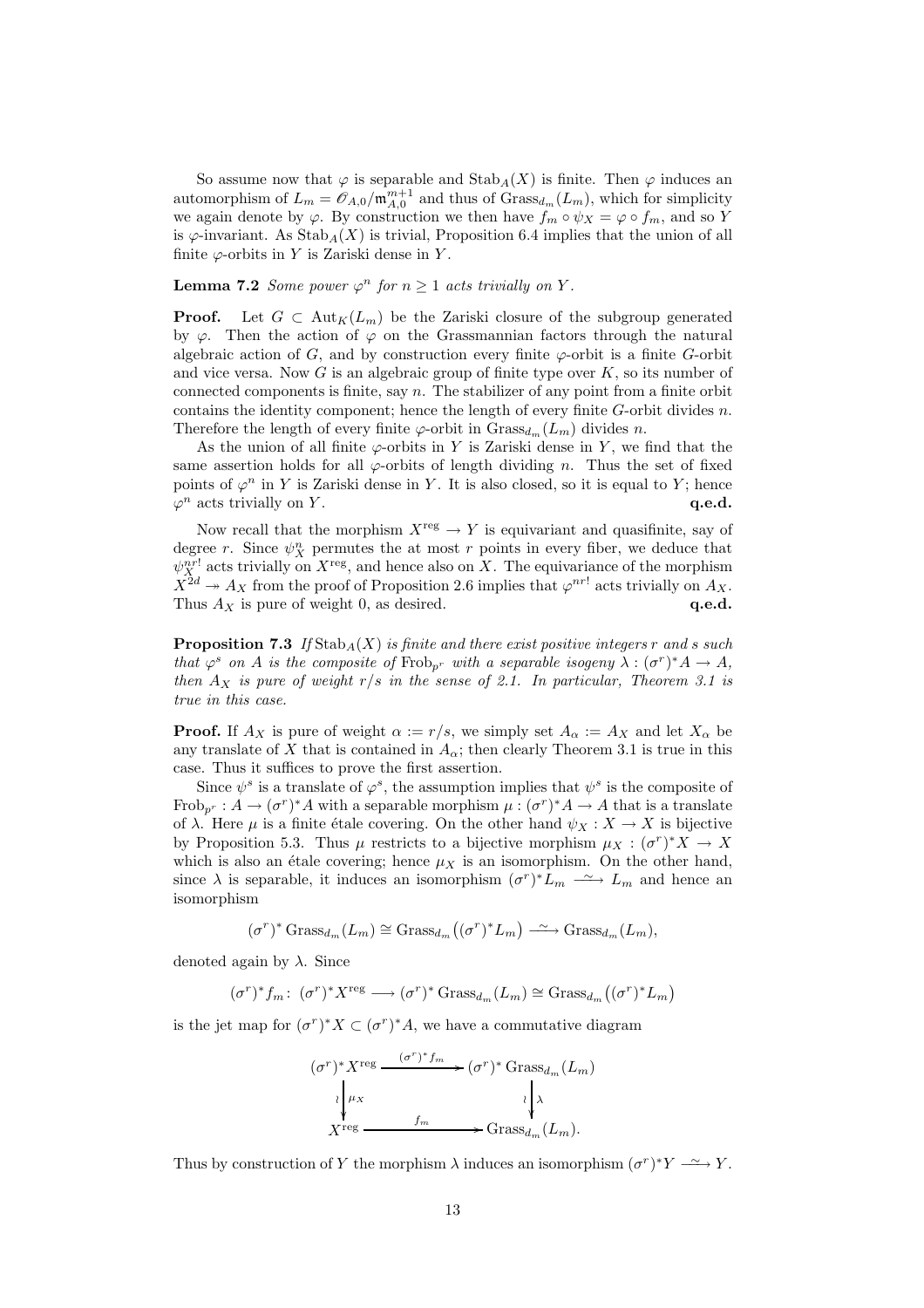**Lemma 7.4** There exists a model  $X_0^{\text{reg}}$  of  $X^{\text{reg}}$  over  $\mathbb{F}_{p^r}$  such that  $\mu_X | X^{\text{reg}} =$  $\mathrm{id}_{X_0^{\mathrm{reg}}} \times \sigma^r$  on  $X^{\mathrm{reg}} \cong X_0^{\mathrm{reg}} \times_{\mathbb{F}_{p^r}} K$ .

**Proof.** Let  $X'$  be the normalization of Y in the function field of X. Since  $X^{\text{reg}}$  is normal and  $X^{\text{reg}} \to Y$  is quasifinite,  $X'$  contains  $X^{\text{reg}}$  as an open dense subscheme. We first prove the assertion for  $X'$  in place of  $X<sup>reg</sup>$ .

As the Picard group of  $Grass_{d_m}(L_m)$  is  $\mathbb{Z}$ , its smallest ample invertible sheaf  $\mathscr L$ is unique up to automorphism. In particular we have  $\lambda^* \mathscr{L} \cong \mathscr{L} \cong (\sigma^r)^* \mathscr{L}$ . Since the morphism  $f'_m: X' \to Y \hookrightarrow \text{Grass}_{d_m}(L_m)$  is finite, the invertible sheaf  $f'^*_{m} \mathscr{L}$ is again ample. Thus with  $S_n := H^0(X', f_m'^* \mathscr{L}^{\otimes n})$ , which is a finite dimensional K-vector space for every  $n \geq 0$ , we have  $X' = \text{Proj } \bigoplus_n S_n$ .

Next observe that  $\mu_X$  induces an isomorphism  $\mu_{X'} : (\sigma^r)^* X' \longrightarrow X'$ . By construction, for every  $n$  it induces an isomorphism

$$
S_n = H^0(X', f_m'^{*} \mathscr{L}^{\otimes n}) \longrightarrow H^0((\sigma^r)^* X', \mu^*_{X'} f_m'^{*} \mathscr{L}^{\otimes n})
$$
  
\n
$$
\cong H^0((\sigma^r)^* X', (\sigma^r)^* f_m'^{*} \mathscr{L}^{\otimes n})
$$
  
\n
$$
\cong (\sigma^r)^* S_n.
$$

Viewing it as a  $\sigma^{-r}$ -linear automorphism of  $S_n$ , the set of fixed points  $S_{n0}$  is an  $\mathbb{F}_{p^r}$ -subspace such that  $S_{n0} \otimes_{\mathbb{F}_{p^r}} K \cong S_n$ . Clearly the direct sum of these spaces is a graded algebra turning  $X'_0 := \textbf{Proj } \bigoplus_n S_{n0}$  into a model of  $X'$  over  $\mathbb{F}_{p^r}$ , and by construction  $\mu_{X'} = \text{id}_{X'_0} \times \sigma^r$  on  $X' \cong X'_0 \times_{\mathbb{F}_{p^r}} K$ .

Finally,  $X^{\text{reg}}$  is a  $\mu_{X'}$ -invariant open dense subscheme of X'. Applying the same construction as above to the reduced closed complement, or by repeating the arguments in the proof of 2.4, we deduce that this complement comes from a closed subvariety of  $X'_0$ . Thus  $X^{\text{reg}}$  comes from an open subvariety  $X_0^{\text{reg}} \subset X'_0$  having the desired properties.  $q.e.d.$ 

Next recall that  $\varphi$  induces a bijection  $A_X \to A_X$  by Proposition 5.4. Thus the homomorphism  $\lambda' : (\sigma^r)^* A_X \to A_X$  induced by  $\lambda$  is both separable and bijective, so it is an isomorphism. In order to perform constructions as in the preceding lemma, we need to know:

### **Lemma 7.5** There exists a  $\lambda'$ -invariant ample divisor on  $A_X$ .

**Proof.** Let  $u : (X^{\text{reg}})^{2d} \to A_X$  be the restriction of the morphism  $X^{2d} \to A_X$  from the proof of Proposition 2.6. Choose any ample effective divisor  $D \subset A_X$ . After replacing it by a translate, if necessary, we may assume that the closure of  $u(u^{-1}(D))$ is D. Now  $E := u^{-1}(D)$  is a closed subscheme of  $(X^{reg})^{2d} = (X_0^{reg})^{2d} \times_{\mathbb{F}_{p^r}} K$ , defined over K. Let  $E'_0$  be a specialization of E that is defined over  $\overline{\mathbb{F}}_p$ , and let  $D' \subset A_X$  be the closure of  $u(E'_0 \times_{\overline{\mathbb{F}}_p} K)$ . If the specialization is sufficiently general,  $D'$  will still have codimension 1. Moreover, since the translation stabilizer lies in a constructible family, for  $E'_0$  near E the translation stabilizer of  $D'$  is no bigger than that of D, which is finite. Thus  $D'$  is again an ample divisor. If  $E'_0$  is defined over  $\mathbb{F}_{p^{rs}}$ , then D' is invariant under  $(\lambda')^s$ . The sum of all s distinct translates  $(\lambda')^i(D')$ is then a  $\lambda'$ -invariant ample divisor on  $A_X$ . **q.e.d.** 

The next lemma then finishes the proof of Proposition 7.3:

**Lemma 7.6** There exists a model  $A_{X0}$  of  $A_X$  over  $\mathbb{F}_{p^r}$  such that  $\lambda' = \mathrm{id}_{A_{X0}} \times \sigma^r$ on  $A_X \cong A_{X0} \times_{\mathbb{F}_{p^r}} K$ . In particular  $A_X$  is pure of weight  $r/s$ .

**Proof.** The assertion about  $\lambda'$  is complementary to that in Definition 2.1; hence the second assertion follows from the first. To prove the first let  $D$  be the  $\lambda'$ -invariant ample divisor on  $A_X$  given by Lemma 7.5. If  $A_X$  is an abelian variety, i.e., if it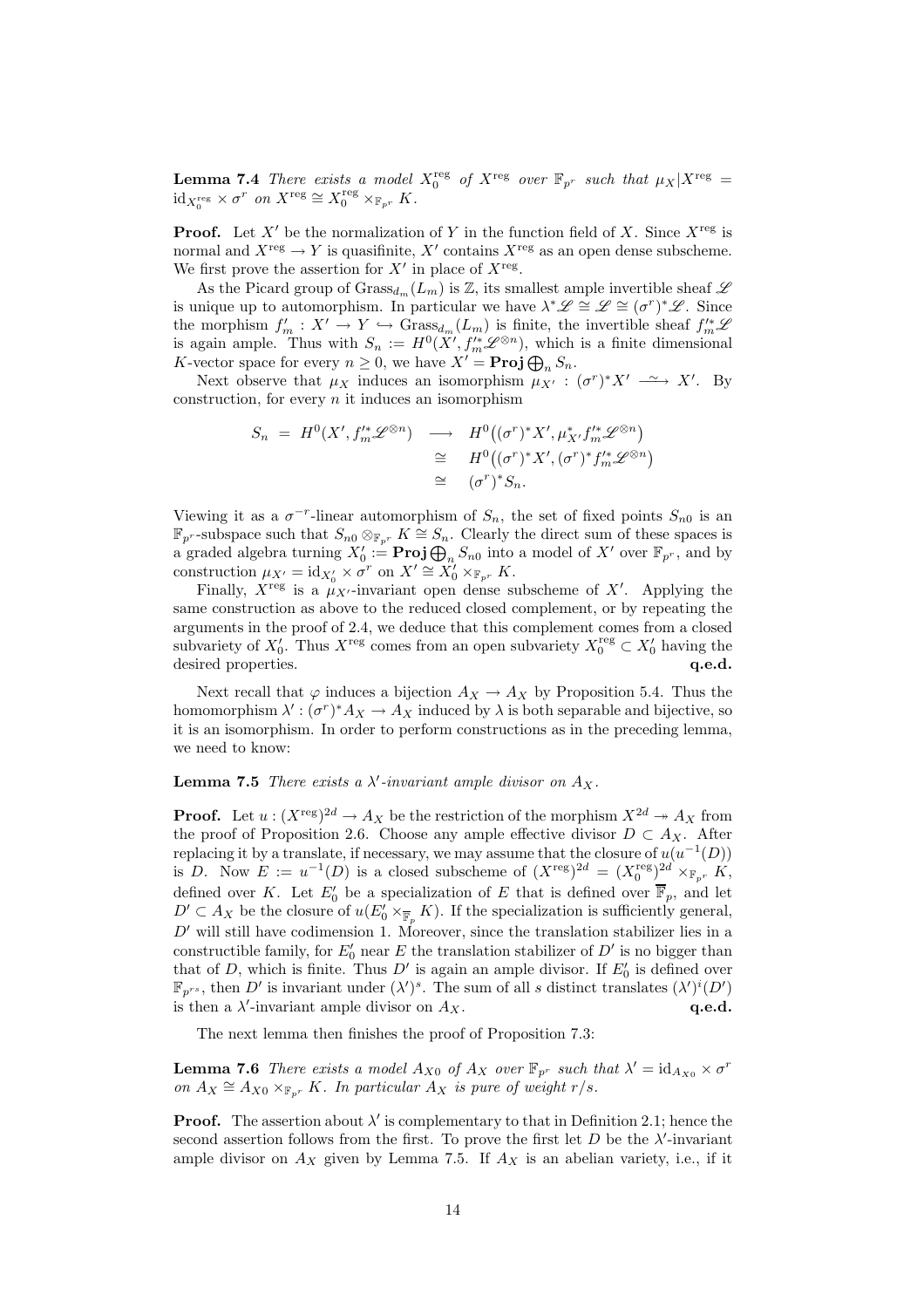is proper, we can argue as in Lemma 7.4: The space  $S_n := H^0(A_X, \mathscr{O}_{A_X}(n))$ is then finite dimensional with a semilinear automorphism induced by  $\lambda'$ . It thus acquires a model  $S_{n0}$  over  $\mathbb{F}_{p^r}$ . Thus  $A_X = \textbf{Proj } \bigoplus_n S_n$  acquires the model  $A_{X0} :=$ **Proj** $\bigoplus_n S_{n0}$  over  $\mathbb{F}_{p^r}$  with all the desired properties. But in the general case the space  $S_n$  can be infinite dimensional, so we need a different argument.

For this recall that the morphism  $u : (X^{\text{reg}})^{2d} \to A_X$  above is dominant. Let  $U \subset (X^{\text{reg}})^{2d}$  be the largest open subscheme on which u is flat. Then the morphism  $v := u + u : V := U \times U \longrightarrow A_X$  is flat and surjective, and therefore faithfully flat of finite presentation. We are interested in the descent diagram

$$
W := V \times_{A_X} V \xrightarrow{\mathrm{pr}_1} V \xrightarrow{\phantom{p}v} V \xrightarrow{\phantom{p}v} A_X.
$$

By equivariance, the subscheme U is invariant under  $\mu_X^{2d}$ ; so as in the proof of Lemma 7.4 we deduce that it comes from an open subscheme  $U_0 \subset (X_0^{\text{reg}})^{2d}$ . Thus V acquires the model  $V_0 := U_0 \times U_0$  over  $\mathbb{F}_{p^r}$ . Moreover, the morphism v is equivariant in the sense that  $v \circ \mu_X^{4d} = \lambda' \circ v$ . Therefore the closed subscheme  $W \subset V \times V$  is invariant under  $\mu_X^{8d}$ , and so it, too, acquires a model  $W_0$  over  $\mathbb{F}_{p^r}$ . By construction the above morphisms  $\text{pr}_i$  yield morphisms over  $\mathbb{F}_{p^r}$ 

$$
W_0 \xrightarrow{\mathrm{pr}_1} V_0.
$$

We can use this to construct a descent datum for  $A_X$ , as follows. Let  $\tilde{A}_X$ ,  $\tilde{V}$ , and W be derived from  $A_X$ , V, and W, respectively, by taking the fiber product  $\times_{\textbf{Spec} \mathbb{F}_{p^r}} \textbf{Spec} K$ . Then we can construct the following commutative diagram:



Here the middle and left columns describe how  $V_0$  and  $W_0$  are obtained from V and W by descent. The two vertical morphisms on the right hand side are obtained by descent of morphisms from the vertical morphisms in the middle. Using the fact that  $v$  is faithfully flat, one easily shows that these morphisms constitute a descent datum for  $A_X$  relative to  $\text{Spec } K \to \text{Spec } \mathbb{F}_{p^r}$ . This descent datum is effective by  $[6, \text{ éxp. VIII Cor. 7.8}]$ , because it leaves invariant the ample divisor given by Lemma 7.5. The resulting model  $A_{X0}$  of  $A_X$  over  $\mathbb{F}_{p^r}$  has the desired properties.

q.e.d.

### 8 Infinitesimal decomposition

In this section we assume  $p > 0$ . We are interested in the behavior of the formal completions of A and X under  $\varphi$ . To this end we derive some results on p-divisible formal groups with an isogeny  $\varphi$  and on  $\varphi$ -invariant formal subschemes. The main point will be a direct product decomposition according to the different weights relating  $\varphi$  and Frob<sub>p</sub>.

We begin by recalling the classification of Dieudonné modules (see  $[11]$ ,  $[5]$ ). Let W denote the ring of Witt vectors of  $K$ . This is a complete discrete valuation ring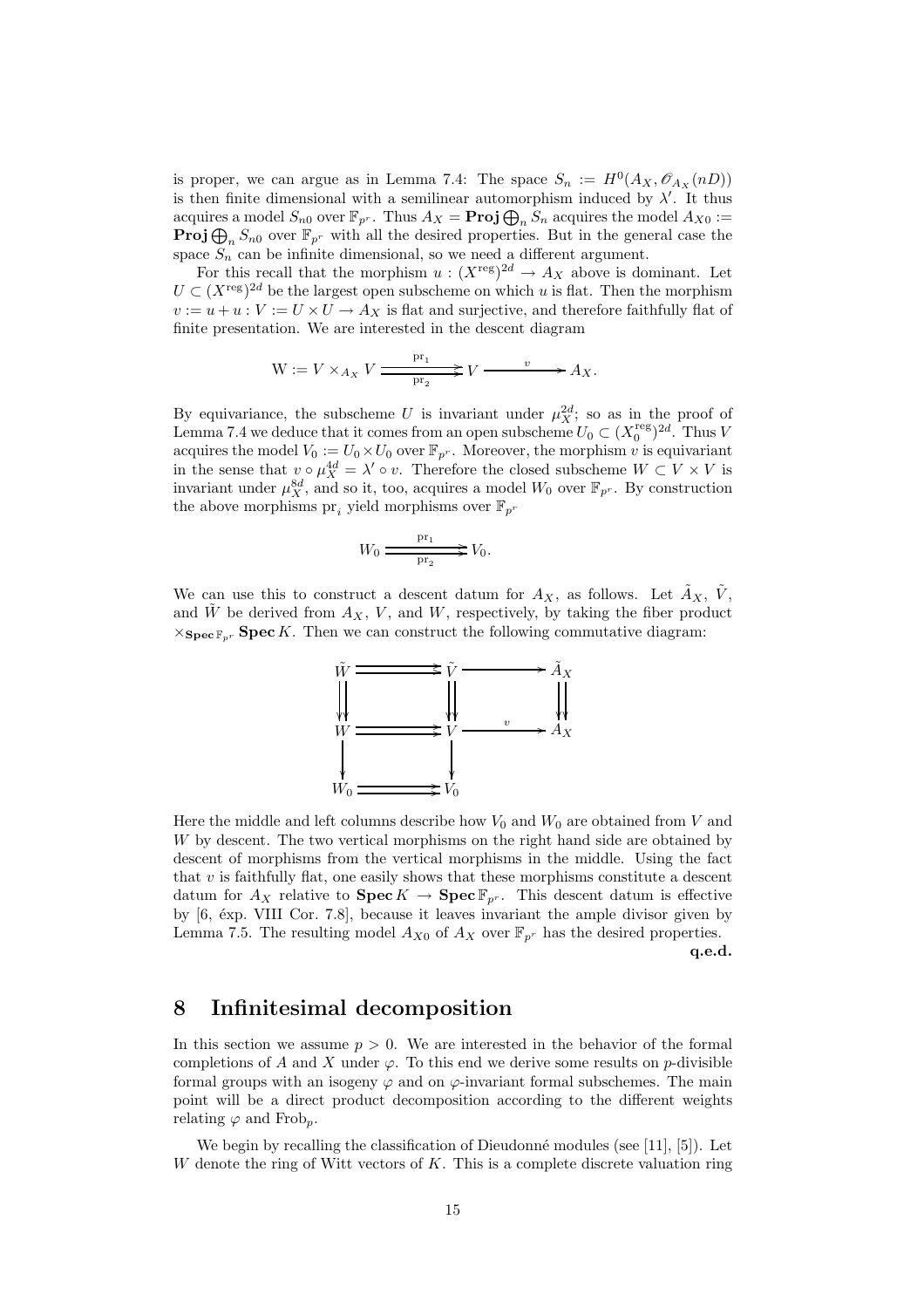containing  $\mathbb{Z}$ , whose maximal ideal is generated by p and whose residue field is  $K$ . Let  $W_{\mathbb{Q}}$  denote its quotient field. The Frobenius automorphism  $\sigma : x \mapsto x^p$  of K lifts in a canonical way to automorphisms of  $W$  and  $W<sub>Q</sub>$  that are again denoted by σ.

For our purposes a *Dieudonné module* is a free W-module of finite type  $M$ together with an injective  $\sigma$ -linear endomorphism  $F$ , i.e., an injective endomorphism of additive groups satisfying  $F(xm) = \sigma x F(m)$  for all  $x \in W$  and  $m \in M$ . Similarly, a rational Dieudonné module is a finite dimensional  $W_0$ -vector space  $M_0$  together with a  $\sigma$ -linear automorphism F. A homomorphism of Dieudonné modules (rational or not) is simply a W-linear map that commutes with  $F$ . Typical examples of rational Dieudonn´e modules are

$$
M_{\mathbb{Q}}^{r,s}:=W_{\mathbb{Q}}[F]\bigm/ W_{\mathbb{Q}}[F](F^s-p^r)
$$

for relatively prime integers  $s > 0$  and r. The rational number  $\beta = r/s$  is called the slope of  $M_{\mathbb{Q}}^{r,s}$ . In fact, all rational Dieudonné modules are classified by slopes (see  $[11, Thm. 2.1]$ :

### **Theorem 8.1** (a) Every rational Dieudonné module is isomorphic to a direct sum  $\bigoplus_i M_{\mathbb{Q}}^{r_i, s_i}$  for suitable pairs  $(r_i, s_i)$ .

(b) Hom $(M^{r,s}_{\mathbb{Q}}, M^{r',s'}_{\mathbb{Q}})$  $\mathcal{L}_{\mathbb{Q}}^{(r',s')}=0$  for  $(r,s)\neq (r',s').$ 

Now let  $M_{\mathbb{Q}}$  be a rational Dieudonné module endowed with a bijective homomorphism  $\varphi : M_0 \to M_0$ . Theorem 8.1 implies that the isotypic decomposition  $M_{\mathbb{Q}} = \bigoplus_{\beta} M_{\mathbb{Q}}^{\beta}$  according to slopes  $\beta$  is invariant under  $\varphi$ . On the other hand we can look at the decomposition of  $M_{\mathbb{Q}}^{\beta}$  under  $\varphi$ . For this note that by Hensel's lemma, all algebraic conjugates over  $W_{\mathbb{Q}}$  of an eigenvalue of  $\varphi$  have the same p-adic valuation. Thus there exists a unique  $\varphi$ -invariant decomposition  $M_{\mathbb{Q}}^{\beta} = \bigoplus_{\gamma} M_{\mathbb{Q}}^{\beta, \gamma}$ such that all eigenvalues of  $\varphi$  on  $M_{\mathbb{Q}}^{\beta,\gamma}$  have valuation  $\gamma$ .

**Lemma 8.2** Assume that  $\beta > 0$  and  $\gamma \ge 0$ , and consider integers  $r \ge 0$  and  $s > 0$ with  $r/s = \gamma/\beta$ . Then there exists a free W-submodule  $M^{\beta, \gamma}$  generating  $M^{\beta, \gamma}_{\mathbb{Q}}$ , which is mapped to itself by F and  $\varphi$ , such that  $\varphi^{s}(M^{\beta,\gamma}) = F^{r}(M^{\beta,\gamma})$ . If  $\beta \leq 1$ , we can require in addition that  $pM^{\beta,\gamma} \subset F(M^{\beta,\gamma})$ .

**Proof.** We take any W-submodule of finite type N that generates  $M_{\mathbb{Q}}^{\beta,\gamma}$  and set

$$
M^{\beta,\gamma} := \sum_{\substack{i,j\in\mathbb{Z} \\ ir+js\geq 0}} \varphi^i F^j(N).
$$

If  $\beta \leq 1$ , we choose N so that  $pN \subset F(N)$ ; this then implies that  $pM'_{\alpha} \subset F(M'_{\alpha})$ . We must prove that  $M^{\beta,\gamma}$  is finitely generated over W; all the other desired properties follow easily from the construction. Choose an integer  $n \geq 1$  such that  $n\beta$ and  $n\gamma$  are integers, and set  $W' := W(\sqrt[n]{p})$  and  $W'_{\mathbb{Q}} := W_{\mathbb{Q}}(\sqrt[n]{p})$ . Extend  $\sigma$  to these rings by setting  $\sigma(\sqrt[p]{p}) = \sqrt[p]{p}$ . In terms of any chosen basis of N we can write  $\varphi = p^{\gamma} \cdot C \cdot \varphi' \cdot C^{-1}$ , where C is an invertible matrix over  $W'_{\mathbb{Q}}$  and  $\varphi'$  an invertible matrix over W'. Similarly, we can write  $F = p^{\beta} \cdot B \cdot F' \sigma \cdot B^{-1}$ , where B is an invertible matrix over  $W'_{\mathbb{Q}}$  and  $F'$  is an invertible matrix over W'. Thus

$$
\varphi^i F^j = p^{i\gamma} \cdot C \cdot \varphi'^i \cdot C^{-1} \cdot p^{j\beta} \cdot B \cdot (F'\sigma)^j \cdot B^{-1}
$$
  
=  $p^{(ir+js)\beta/s} \cdot C \cdot \varphi'^i \cdot C^{-1} \cdot B \cdot (F'\sigma)^j \cdot B^{-1}$ 

.

Since  $ir + js \geq 0$  in the above sum and the remaining terms have bounded denominators, we deduce that  $M^{\beta,\gamma}$  is contained in  $p^{-m}N$  for some  $m \gg 0$  and is therefore finitely generated over  $W$ , as desired.  $q.e.d.$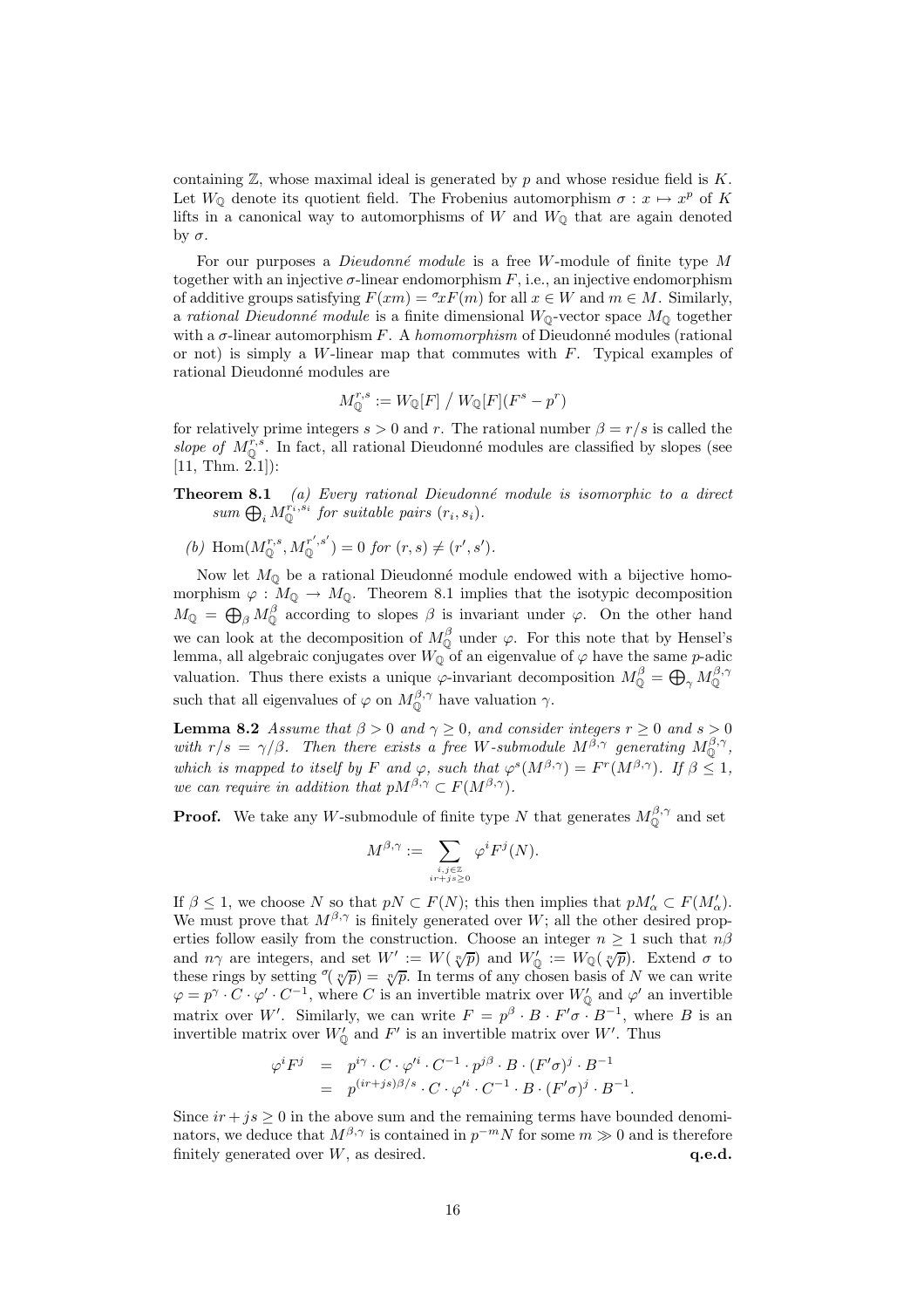**Proposition 8.3** Let M be a Dieudonné module satisfying  $F^n(M) \subset pM$  for some  $n \geq 1$ , endowed with an injective homomorphism  $\varphi : M \to M$ . Then there exists a Dieudonné submodule  $M' \subset M$  containing  $p^nM$  for some n, which possesses a direct sum decomposition  $M' = \bigoplus_{\alpha} M'_{\alpha}$  indexed by certain rational numbers  $\alpha = r/s \geq 0$ such that  $\varphi(M'_\alpha) \subset M'_\alpha$  and  $\varphi^s(M'_\alpha) = F^r(M'_\alpha)$ . If, moreover,  $pM \subset F(M)$ , we can require in addition that  $pM'_{\alpha} \subset F(M'_{\alpha}).$ 

**Proof.** The assumption on M implies that all slopes  $\beta$  of  $M_{\mathbb{Q}} := M \otimes_W W_{\mathbb{Q}}$  are  $> 0$ ; besides, the valuations  $\gamma$  of all eigenvalues of  $\varphi$  are  $\geq 0$ . Thus Lemma 8.2 applies to all constituents  $M_{\mathbb{Q}}^{\beta,\gamma}$ . After rescaling every  $M^{\beta,\gamma}$  by a power of p the submodule  $M':=\bigoplus_\beta\bigoplus_\gamma M^{\beta,\gamma}$  is contained in M, and its direct summands  $M'_\alpha:=\bigoplus_\beta M^{\beta,\alpha\beta}$ have all the desired properties.  $q.e.d.$ 

Next, we translate this result into one of formal groups. Let  $R := K[[x_1, \ldots, x_d]]$ denote the ring of power series in  $d$  variables over  $K$ . For our purposes a *commu*tative formal group of dimension d over K is a formal scheme  $\mathscr{G} \cong$  Spf R together with a morphism  $\mu : \mathscr{G} \times \mathscr{G} \to \mathscr{G}$  representing the group operation and a morphism  $\iota : \mathscr{G} \to \mathscr{G}$  representing the inverse, which satisfy the usual axioms for commutative groups. Turning  $\text{Spf } R$  into a formal group is equivalent to giving the dual ring homomorphism  $\mu^* : R \to R \hat{\otimes} R$ , which is described by power series and is called a formal group law. A homomorphism of commutative formal groups  $f : \mathscr{G} \to \mathscr{G}'$ is a morphism of formal schemes that commutes with the group operations. A homomorphism of commutative formal groups of the same dimension that is also an epimorphism is called an isogeny. The kernel of an isogeny is a finite formal subscheme; so it is a finite commutative group scheme in the usual sense.

One example of a homomorphism  $\mathscr{G} \to \mathscr{G}$  is the multiplication by p. In the following we assume throughout that this is an isogeny, i.e., we restrict attention to p-divisible formal groups.

There is a contravariant equivalence of categories  $\mathscr{G} \mapsto M(\mathscr{G})$  from the category of  $(p$ -divisible) commutative formal groups over K to the full subcategory of Dieudonné modules M satisfying  $F^n(M) \subset pM \subset F(M)$  for some  $n \geq 1$  (see [11, Thm. 1.4] or [5, ch. III,  $\S1.4$ ]). The extra condition on M implies that all slopes  $\beta$  of  $M_0$  satisfy  $0 < \beta \leq 1$ . A homomorphism of commutative formal groups is an isogeny if and only if it induces an isomorphism on the associated rational Dieudonné modules.

Now let  $\mathscr G$  be a (p-divisible) commutative formal group over  $K$ , endowed with an isogeny  $\varphi : \mathscr{G} \to \mathscr{G}$ .

**Definition 8.4** We call  $\mathscr G$  pure of weight  $\alpha = r/s$  for integers  $r > 0$  and  $s > 0$ , not necessarily relatively prime, if  $\varphi^s$  is the composite of  $Frob_{p^r}: \mathscr{G} \to (\sigma^r)^*\mathscr{G}$  with an isomorphism  $(\sigma^r)^* \mathscr{G} \longrightarrow \mathscr{G}$ .

**Theorem 8.5** There exists a  $\varphi$ -invariant isogeny  $\mathscr{G} \to \prod_{\alpha} \mathscr{G}_{\alpha}$ , where the  $\mathscr{G}_{\alpha}$  are finitely many formal groups with an isogeny  $\varphi$  that are pure of weight  $\alpha \geq 0$ .

**Proof.** The Dieudonné module M of  $\mathscr G$  carries an injective endomorphism induced  $\bigoplus_{\alpha} M'_{\alpha} \subset M$  then corresponds to an isogeny of formal groups  $\mathscr{G} \to \prod_{\alpha} \mathscr{G}_{\alpha}$ , which by  $\varphi$ , to which we can apply Proposition 8.3. The resulting Dieudonné submodule is equivariant with respect to isogenies  $\varphi$  induced on all factors  $\mathscr{G}_{\alpha}$ . To prove that  $\mathscr{G}_{\alpha}$  is pure of weight  $\alpha = r/s$ , set  ${}^{r}M'_{\alpha} := M'_{\alpha}$  with the new action of  $x \in W$  by  $(x, m) \mapsto {\sigma}^{-r}x \cdot m$  and the same action of F. This is the Dieudonné module of the formal group  $(\sigma^r)^*\mathscr{G}_\alpha$ , and the homomorphism of Dieudonné modules  ${}^rM'_\alpha \to M'_\alpha$ induced by F r corresponds by the equivalence of categories to the Frobenius isogeny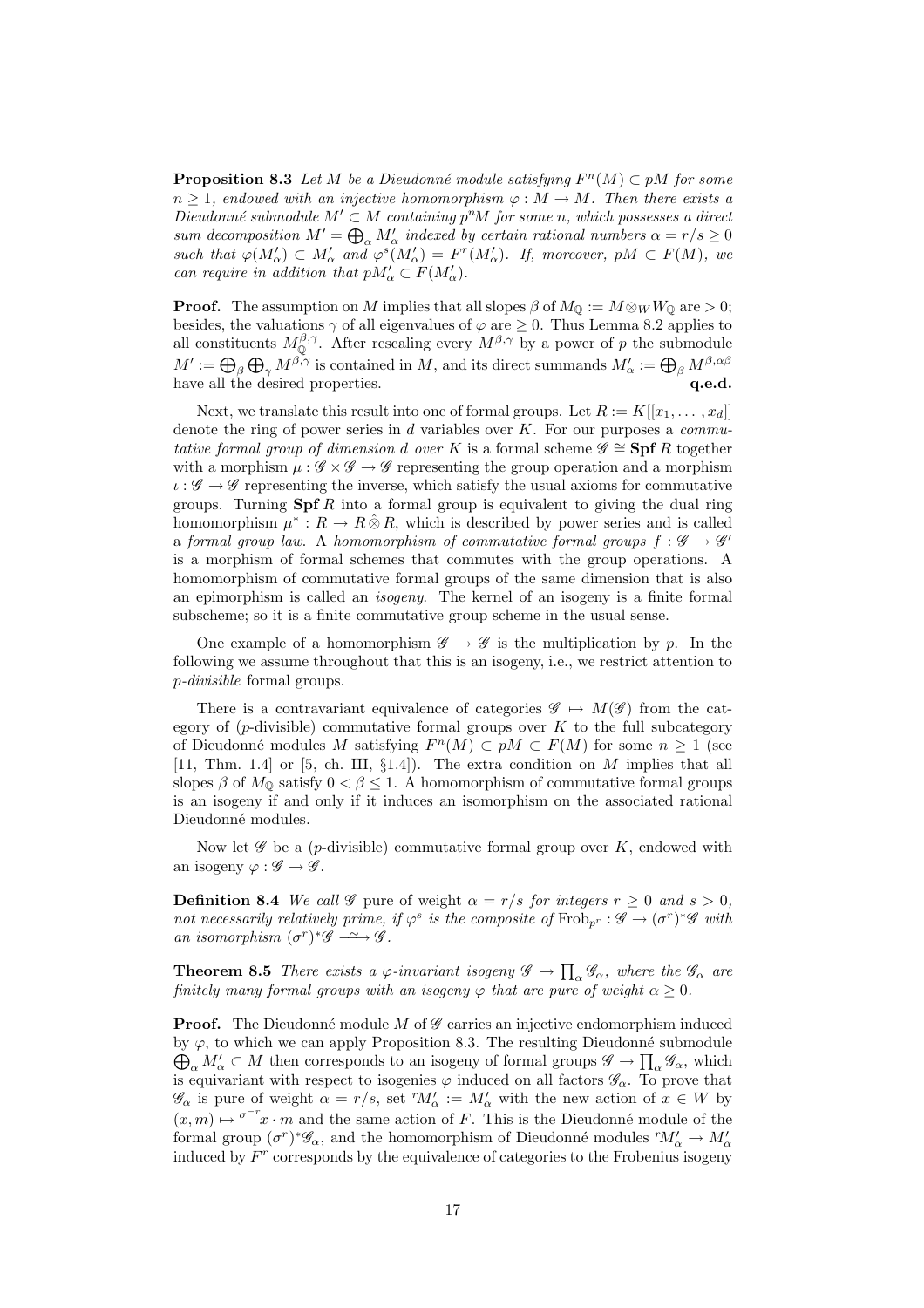$Frob_{p^r}: \mathscr{G}_\alpha \to (\sigma^r)^*\mathscr{G}_\alpha$ . The relation  $\varphi^s(M'_\alpha) = F^r(M'_\alpha) = F^r({}^rM'_\alpha)$  now means that  $\varphi^s$  factors through  $F^r$  and an isomorphism

$$
M'_\alpha \xrightarrow{\sim} {}^r M'_\alpha \xrightarrow{F^r} M'_\alpha
$$

and so the corresponding isogeny  $\varphi$  factors through Frob<sub>pr</sub> and an isomorphism

$$
\mathscr{G}_{\alpha} \xrightarrow{\text{Frob}_{p^r}} (\sigma^r)^* \mathscr{G}_{\alpha} \xrightarrow{\sim} \mathscr{G}_{\alpha},
$$

as desired.  $q.e.d.$ 

Next we will exploit purity.

**Proposition 8.6** If  $\mathscr G$  is pure of weight  $r/s > 0$ , there exists an isomorphism  $\mathscr{G} \cong$  **Spf**  $K[[x_1,\ldots,x_d]]$  such that  $(\varphi^s)^*(x_i) = x_i^{p^r}$  $\int_i^p$  for all  $1 \leq i \leq d$ .

**Proof.** To begin with choose any identification  $\mathscr{G} =$  **Spf** R with  $R = K[[x_1, ..., x_d]]$ . By assumption there exists a  $\sigma^{-r}$ -linear automorphism  $\psi$  of R such that  $(\varphi^s)^*(f)$  =  $\psi(f)^{p^r}$  for all  $f \in R$ . Let m be the maximal ideal of R. We claim that there exist power series  $f_1, \ldots, f_r \in \mathfrak{m}$  generating  $\mathfrak{m}$  and satisfying  $\psi(f_i) = f_i$  for all  $i = 1, \ldots, r$ . Then after replacing the  $x_i$  by these  $f_i$  the desired assertion holds.

To find the  $f_i$  note first that  $\psi$  induces a  $\sigma^{-r}$ -linear automorphism of the finite dimensional K-vector space  $\mathfrak{m}/\mathfrak{m}^2$ . Since  $r > 0$ , Lang's theorem [10] for  $GL_d(K)$ implies that there is a basis of vectors fixed by  $\psi$ . Thus the corresponding elements  $f_i \in \mathfrak{m}$  form a system of formal parameters of R and satisfy  $\psi(f_i) \equiv f_i \mod \mathfrak{m}^2$ . Next we use successive approximation:

**Lemma 8.7** Let  $n \geq 2$  and let  $f_i \in \mathfrak{m}$  be a system of formal parameters of R such that  $\psi(f_i) \equiv f_i \mod \mathfrak{m}^n$  for all i. Then there exist  $g_i \in \mathfrak{m}^n$  such that  $\psi(f_i + g_i) \equiv$  $f_i + g_i \mod \mathfrak{m}^{n+1}$  for all i.

**Proof.** The desired congruence is equivalent to  $\psi(g_i) - g_i \equiv f_i - \psi(f_i) \mod \mathfrak{m}^{n+1}$ , where both sides now lie in  $\mathfrak{m}^n$ . In other words, we must solve the equation  $\psi(\bar{q}_i)$  −  $\bar{g}_i = v_i := (f_i - \psi(f_i) \mod \mathfrak{m}^{n+1})$  within the finite dimensional vector space  $V :=$  $\mathfrak{m}^n/\mathfrak{m}^{n+1}$ . Here  $\psi$  is a  $\sigma^{-r}$ -linear automorphism of V, and so Lang's theorem [10] for the vector group  $V$  implies the existence of a solution.  $q.e.d.$ 

Clearly the elements  $f_i + g_i$  again form a system of formal parameters of R. Thus after replacing  $f_i$  by  $f_i + g_i$  and repeating the process for all  $n \geq 2$ , we obtain a convergent sequence of formal parameters, whose limit has the desired properties. q.e.d.

**Theorem 8.8** Assume that  $\mathscr{G} \cong \prod_{\alpha} \mathscr{G}_{\alpha}$ , where every  $\mathscr{G}_{\alpha}$  is pure of weight  $\alpha$ . Let  $\mathscr{X} \subset \mathscr{G}$  be a formally smooth closed formal subscheme satisfying  $\varphi(\mathscr{X}) \subset \mathscr{X}$ . Then  $\mathscr{X}=\prod_{\alpha}\mathscr{X}_{\alpha} \textit{ for closed formal subschemes } \mathscr{X}_{\alpha}\subset\mathscr{G}_{\alpha}.$ 

**Proof.** After replacing  $\varphi$  by a suitable power we may assume that for all  $\alpha$  = r/s occurring in the product we have  $s = 1$ . Identify every  $\mathscr{G}_r \cong$  Spf  $R_r$ , where  $R_r = K[[x_{r,1},\ldots,x_{r,d_r}]]$ . By Proposition 8.6 we may assume that  $\varphi^*(x_{r,i}) = x_{r,i}^{p^r}$  $_{r,i}$ whenever  $r > 0$ . For  $r = 0$  the map  $\varphi^* : R_0 \to R_0$  is an automorphism. By assumption we have  $\mathscr{G} = \mathbf{Spf} R$ , where R is the completed tensor product of the rings  $R_r$ . Let  $I \subset R$  be the ideal of  $\mathscr X$ ; the  $\varphi$ -invariance of  $\mathscr X$  means that  $\varphi^*(I) \subset I$ .

Let  $\mathfrak{m}_r$  denote the maximal ideal of  $R_r$ , and  $\mathfrak{m}$  the maximal ideal of R. We first consider the decomposition  $R = R_0 \oplus \sum_{r>0} R m_r$ . On the first summand  $\varphi^*$ is an automorphism; on the second it is nilpotent modulo  $\mathfrak{m}^n$  for every n. Since  $\varphi^*(I) \subset I$ , it follows that  $I \mod \mathfrak{m}^n$  is a direct sum of an ideal in  $R_0 \mod \mathfrak{m}_0^n$  and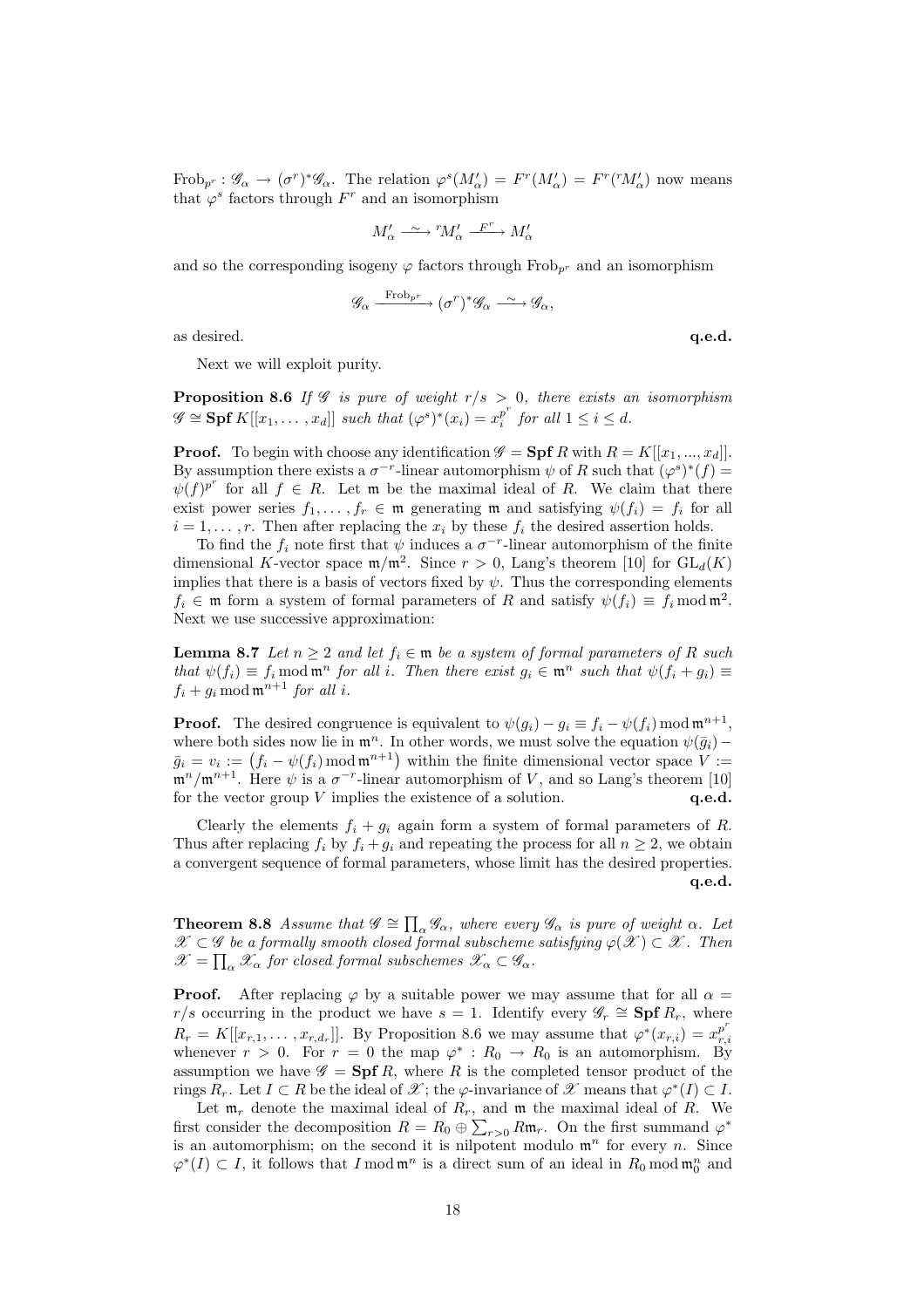an ideal in  $\sum_{r>0} Rm_r \mod m^n$ . Letting  $n \to \infty$ , by completeness we find that  $I = I_0 \oplus I^0$  for  $I_0 = I \cap R_0$  and an ideal  $I^0 \subset \sum_{r>0} Rm_r$ .

To find the desired decomposition of  $\mathscr X$  recall that  $R/I$  is formally smooth. Thus a subset of our chosen parameters  $x_{r,i}$  maps to a complete system of formal parameters of  $R/I$ . After reindexing the  $x_{r,i}$  for every r, if necessary, we may assume that this subset consists of the  $x_{r,i}$  for all  $1 \leq i \leq e_r$ . Set  $R'_r := K[[x_{r,1}, \ldots, x_{r,e_r}]]$ for  $r > 0$ , and  $R'_0 := R_0/I_0$ , and let  $R'$  be the completed tensor product of all  $R'_r$ . By construction every  $R'_r$  inherits an endomorphism  $\varphi^*$ ; hence so does  $R'$ , making the natural map  $R' \to R/I$  an equivariant isomorphism. Setting  $\mathscr{X}_r := \mathbf{Spf} R'_r$ , this isomorphism determines a product decomposition  $\mathscr{X} = \prod_r \mathscr{X}_r$ .

It remains to prove that each  $\mathscr{X}_r$  is contained in  $\mathscr{G}_r$ . For this consider the morphism  $\mathscr{X}_r \to \mathscr{G}_{r'}$  for any  $r \neq r'$ . By construction it is  $\varphi$ -equivariant, so by comparing the behavior of  $\varphi$  on both sides one easily finds that this morphism is zero. This shows that  $\mathscr{X}_r \to \mathscr{G}$  factors through a closed embedding  $\mathscr{X}_r \hookrightarrow \mathscr{G}_r$ , as desired. q.e.d. desired.  $q.e.d.$ 

### 9 The general case

In this section we finish the proof of Theorem 3.1 in the general case. If  $p = 0$  we are already done by Proposition 7.1, so we assume  $p > 0$ . We proceed by induction on dim(A). By Remark 4.2 we may thus assume that  $\text{Stab}_A(X)$  is finite. Let  $\mathscr G$ denote the formal completion of A at 0, and denote its isogeny induced by  $\varphi$  again by  $\varphi$ . Let  $\mathscr{G} \to \prod_{\alpha} \mathscr{G}_{\alpha}$  be the isogeny provided by Theorem 8.5. Its kernel is a finite subgroup scheme of  $A$ , by which we can also divide  $A$ . Thus the isogeny of formal groups comes from an isogeny of semiabelian varieties  $A \to A'$  (compare [11, Prop. 1.6]). After replacing A by A' using Remark 4.3, we may therefore assume that  $\mathscr{G} = \prod_{\alpha} \mathscr{G}_{\alpha}$  with  $\mathscr{G}_{\alpha}$  pure of weight  $\alpha \geq 0$  in the sense of 8.4. In the rest of the proof we will keep this A fixed.

Let  $\psi(x) = \varphi(x) + a$  for some  $a \in A$ , and let  $X \subset A$  be an irreducible closed algebraic subvariety satisfying  $\psi(X) = X$ , such that  $\text{Stab}_A(X)$  is finite. By Proposition 6.4 we may choose a point  $x_0 \in X^{\text{reg}}$  satisfying  $\psi^n(x_0) = x_0$  for some  $n \geq 1$ . After replacing X by the translate  $X - x_0$  and a by  $a + \varphi(x_0) - x_0$ , which does not affect Theorem 3.1, we may assume that  $x_0 = 0$ . Thus  $0 \in X^{\text{reg}}$  and  $\psi^n(0) = 0$ , and hence  $\varphi^n(X) = \psi^n(X) = X$ . Now observe that, if we were to replace  $\varphi$  by  $\varphi^n$ , then the decomposition  $\mathscr{G} = \prod_{\alpha} \mathscr{G}_{\alpha}$  would remain the same except that the indices  $\alpha$  would be multiplied by n. Thus we may apply Theorem 8.8 to the formal completion  $\mathscr X$  of X at 0, with  $\varphi^n$  in place of  $\varphi$ . We deduce that  $\mathscr X = \prod_\alpha \mathscr X_\alpha$  for closed formal subschemes  $\mathscr{X}_{\alpha} \subset \mathscr{G}_{\alpha}$ . It remains to algebraize each  $\mathscr{X}_{\alpha}$  and the formal subgroup of  $\mathscr{G}_{\alpha}$  generated by it.

**Lemma 9.1** For every  $\alpha$  there exists an irreducible closed subvariety  $X_{\alpha} \subset X$  such that  $0 \in X_\alpha^{\text{reg}}$  and whose formal completion at 0 equals  $\mathscr{X}_\alpha$ .

**Proof.** Fix  $\alpha$  and set  $\mathscr{G}^{\alpha} := \prod_{\alpha' \neq \alpha} \mathscr{G}_{\alpha'}$  and  $\mathscr{X}^{\alpha} := \prod_{\alpha' \neq \alpha} \mathscr{X}_{\alpha'}$ . For every  $n \geq 0$  let  $\mathcal{X}_n^{\alpha}$  denote the  $n^{\text{th}}$  infinitesimal neighborhood of  $0 \in \mathcal{X}^{\alpha}$ . Consider the transporter

$$
Y_{\alpha}^{n} := \text{Transp}_{A}(\mathscr{X}_{n}^{\alpha}, X).
$$

This is a closed subscheme of A that is characterized uniquely by the fact that for any scheme S over K and any morphism  $a: S \to A$ , translation by a on the product  $A \times S$  maps the subscheme  $\mathscr{X}_n^{\alpha} \times S$  to  $X \times S$  if and only if a factors through  $Y_\alpha^n$ . Its existence is guaranteed by [7, exp. VIII, Ex. 6.5 (e)], because  $\mathscr{X}^\alpha_n$  is finite and  $S$ is the spectrum of a field. As  $n \to \infty$ , the  $Y_{\alpha}^{n}$  form a decreasing sequence of closed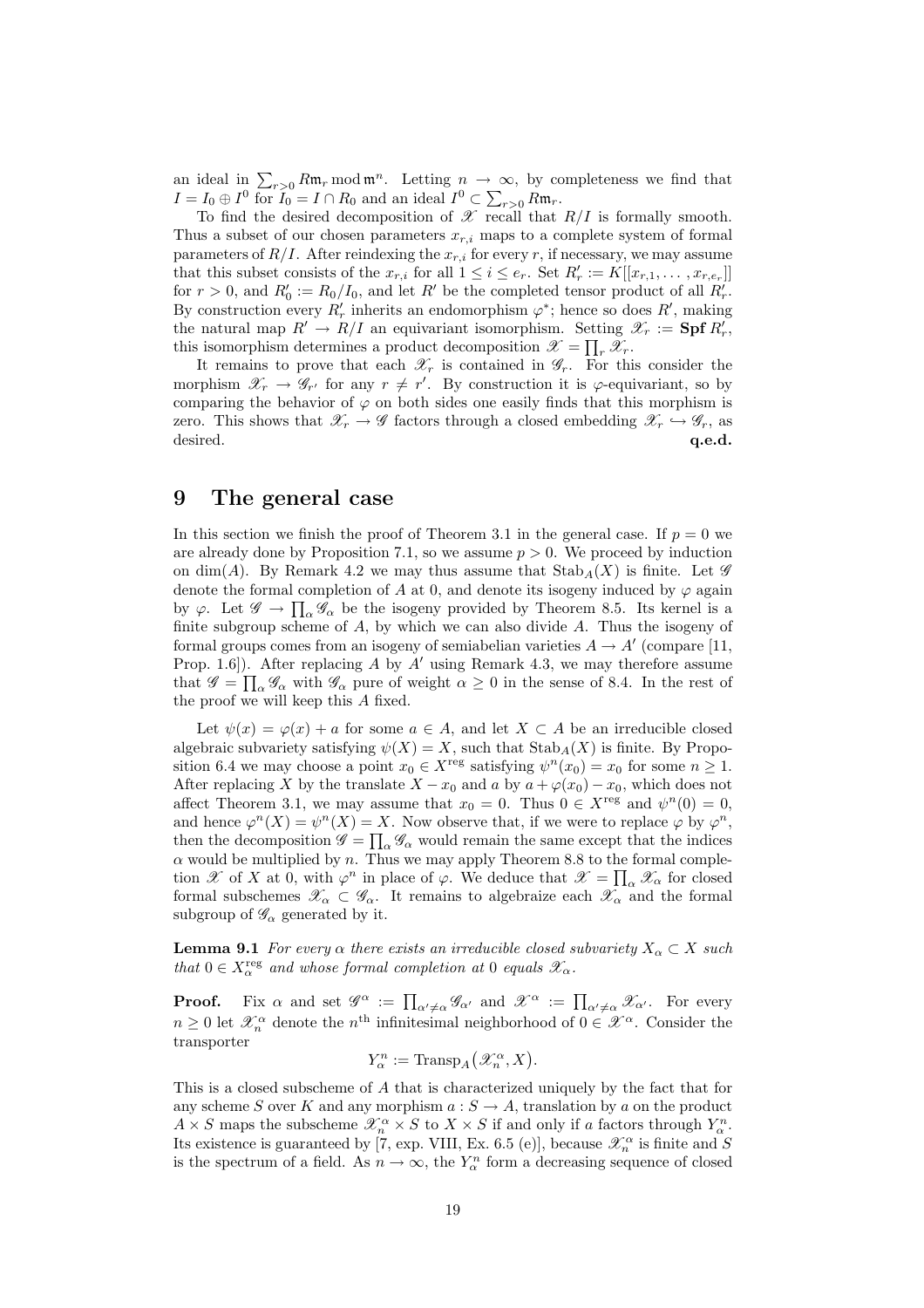subschemes. Since A is noetherian, their intersection  $Y_{\alpha}$  is therefore equal to  $Y_{\alpha}^{n}$ for all  $n \gg 0$ .

As  $\mathscr{X}_n^{\alpha} \subset X$ , we clearly have  $0 \in Y_n^n$ . Its formal completion  $\mathscr{Y}_\alpha^n$  at 0 can be characterized as the corresponding transporter within the formal group  $\mathscr{G}$ , and it decomposes:

$$
\mathscr{Y}_{\alpha}^{n} = \text{Transp}_{\mathscr{G}}(\mathscr{X}_{n}^{\alpha}, \mathscr{X}_{\alpha} \times \mathscr{X}^{\alpha})
$$
  
\n=  $\text{Transp}_{\mathscr{G}_{\alpha}}(\{0\}^{\text{red}}, \mathscr{X}_{\alpha}) \times \text{Transp}_{\mathscr{G}^{\alpha}}(\mathscr{X}_{n}^{\alpha}, \mathscr{X}^{\alpha})$   
\n=  $\mathscr{X}_{\alpha} \times \text{Transp}_{\mathscr{G}^{\alpha}}(\mathscr{X}_{n}^{\alpha}, \mathscr{X}^{\alpha}).$ 

For  $n \gg 0$  this is independent of n; and hence

$$
0 \in \operatorname{Transp}_{\mathscr{G}^{\alpha}}(\mathscr{X}_{n}^{\alpha}, \mathscr{X}^{\alpha}) = \operatorname{Stab}_{\mathscr{G}^{\alpha}}(\mathscr{X}^{\alpha}) \subset \operatorname{Stab}_{\mathscr{G}}(\mathscr{X}).
$$

Since X is irreducible, the latter is simply the formal completion of  $\text{Stab}_A(X)$ , which by assumption is finite. Now we have

$$
\mathscr{X}_{\alpha} \subset \mathscr{Y}_{\alpha}^{n} \subset \mathscr{X}_{\alpha} \cdot (\text{finite}),
$$

which implies that the formal completion of some irreducible component  $X_{\alpha}$  of  $Y_{\alpha}^{\text{red}}$ is equal to  $\mathscr{X}_{\alpha}$ , as desired.

Following Proposition 2.6, let now  $A_{\alpha} \subset A$  be the smallest  $\varphi$ -invariant semiabelian subvariety containing a translate of  $X_\alpha$ . Since  $0 \in X_\alpha$ , we already have  $X_{\alpha} \subset A_{\alpha}$ . By the proof of 2.6,  $A_{\alpha}$  is the image of the morphism

$$
X_{\alpha}^{2d} \longrightarrow A, \ (y_1, \ldots, y_{2d}) \mapsto y_1 - y_2 + y_3 - + \cdots - y_{2d}
$$

for any  $d \gg 0$ . As the corresponding morphism of formal completions  $\mathcal{X}_{\alpha}^{2d} \to \mathcal{G}$ factors through  $\mathscr{G}_{\alpha}$ , it follows that the formal completion of  $A_{\alpha}$  is contained in  $\mathscr{G}_{\alpha}$ .

**Lemma 9.2** For every  $\alpha$  the semiabelian subvariety  $A_{\alpha}$  is  $\varphi$ -invariant.

**Proof.** The semiabelian subvariety of A generated by all the  $A_{\alpha}$  is the smallest one whose formal completion at 0 contains  $\mathscr{X}$ ; hence it is the smallest semiabelian subvariety containing  $X$ . It thus coincides with the smallest semiabelian subvariety  $A_X$  containing a translate of X. Since  $A_X$  is  $\varphi$ -invariant by Proposition 2.6, and so is the decomposition  $\mathscr{G} = \prod_{\alpha} \mathscr{G}_{\alpha}$ , we deduce that the formal completion of every  $A_{\alpha}$  is  $\varphi$ -invariant. Thus  $A_{\alpha}$  is  $\varphi$ -invariant, as desired. **q.e.d. q.e.d.** 

Let now  $h: \prod_{\alpha} A_{\alpha} \to A$  be the homomorphism induced by the inclusions  $A_{\alpha} \hookrightarrow A$ . Since h is injective on the formal completions at 0, its kernel is finite. Moreover, since  $h(\prod_{\alpha} \mathscr{X}_{\alpha}) = \mathscr{X}$ , and both  $\prod_{\alpha} X_{\alpha}$  and X are irreducible, we must have  $h(\prod_{\alpha} X_{\alpha}) = X$ . As in Remark 4.3 we can deduce that  $\prod_{\alpha} X_{\alpha} \subset \prod_{\alpha} A_{\alpha}$  is invariant under a translate of  $\varphi$ ; and this implies that every single  $X_{\alpha} \subset A_{\alpha}$  is invariant under a translate of  $\varphi$ .

Furthermore, by 8.4 for every  $\alpha$  there are integers  $r > 0$  and  $s > 0$  with  $\alpha = r/s$ , such that  $\varphi^{s}|\mathscr{G}_{\alpha}$  is the composite of Frob<sub>p</sub><sub>r</sub> with an isomorphism. Thus  $\text{Ker}(\varphi^s|\mathscr{G}_\alpha) = \text{Ker}(\text{Frob}_{p^r}|\mathscr{G}_\alpha)$ , and the same is true for the restriction to the formal completion of  $A_{\alpha}$ . The identity component of  $\text{Ker}(\varphi^s|A_{\alpha})$  is therefore equal to  $\text{Ker}(\text{Frob}_{p^r} | A_\alpha)$ . This in turn implies that  $\varphi^s | A_\alpha$  is the composite of  $\text{Frob}_{p^r}$  with a separable isogeny.

Depending on the case we can now apply Proposition 7.1 or 7.3 to  $X_\alpha \subset A_\alpha$ , showing that  $A_{\alpha}$  is pure of weight  $\alpha$ . This finishes the proof of Theorem 3.1 in the general case.  $q.e.d.$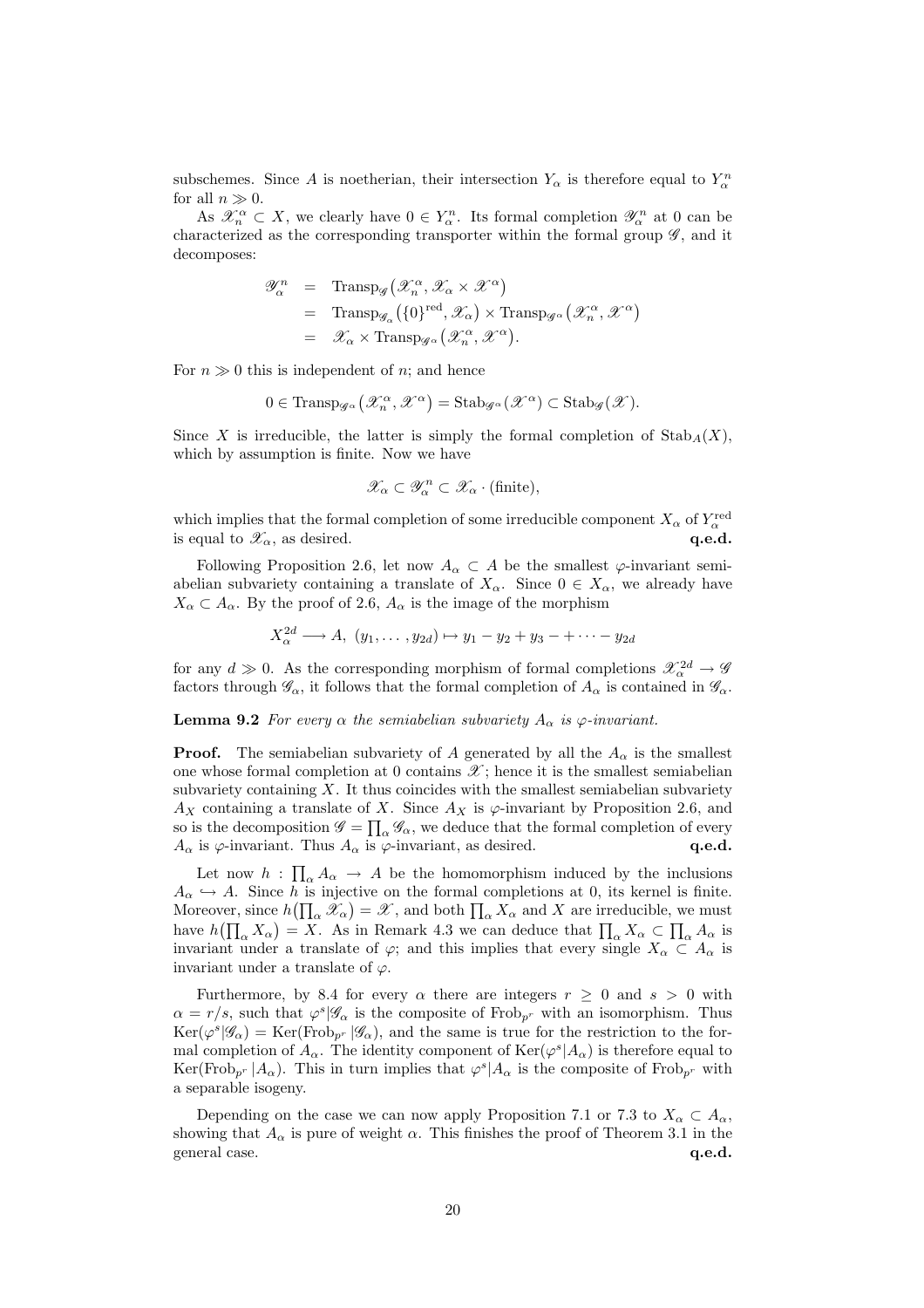### 10 Arbitrary commutative algebraic groups

It is natural to ask whether the results of Section 3 extend from semiabelian varieties to arbitrary connected commutative algebraic groups. It turns out that Theorems 3.1 and 3.4 do not generalize and that Theorems 3.6 and 3.7 generalize only in characteristic zero.

**Counterexample 10.1** Let  $A$  be a product of  $n$  copies of the additive group. As algebraic variety this is simply the affine space  $\mathbb{A}_{K}^{n}$ . Let  $X \subset A$  be the affine cone over an arbitrary irreducible projective variety in  $\mathbb{P}_{K}^{n-1}$ . Let  $t \in K^*$  be an arbitrary scalar and define  $\varphi : A \to A, (x_1, \ldots, x_n) \mapsto (tx_1, \ldots, tx_n)$ . This is an automorphism of A that obviously satisfies  $\varphi(X) = X$ . If t is not a root of unity, then all assumptions of Theorems 3.1 and 3.4 are satisfied, except that A is now a unipotent group. Thus these theorems do not generalize.

The same example shows that Theorem 3.6 does not generalize in characteristic  $p > 0$ , because all points of A are  $(p-)$ torsion but not all subvarieties can be defined over a finite subfield of K. Theorem 3.7 is, of course, vacuous in characteristic  $p > 0$ unless A is an abelian variety.

However, the Manin-Mumford conjecture itself does generalize in characteristic zero, as was already known by Hrushovski [9]:

**Theorem 10.2** Let A be a connected commutative algebraic group over an algebraically closed field K of characteristic 0.

- (a) Let  $X \subset A$  be an irreducible closed algebraic subvariety such that  $X(K) \cap A$  $Tor(A)$  is Zariski dense in X. Then X is a translate of an algebraic subgroup of A.
- (b) Let  $X \subset A$  be a closed algebraic subvariety. Then

$$
X(K) \cap \text{Tor}(A) = \bigcup_{i \in I} X_i(K) \cap \text{Tor}(A),
$$

where I is a finite set and each  $X_i$  is the translate by an element of A of an algebraic subgroup of A, immersed in X.

**Proof.** Construct  $\rho$  and  $P(T)$  as in the proof of 3.6. Note that for this it suffices to look at the semiabelian part of A, because that determines  $Tor(A)$  completely. Next, if deg  $P(T) = n$ , then as in [13] one passes to  $A<sup>n</sup>$  and the Zariski closure  $Y \subset A^n$  of

 $X^n \cap \{ (a, \rho(a), \dots, \rho^{n-1}(a)) \mid a \in \text{Tor}(A) \},$ 

and one must prove the conclusion for  $Y$  in place of  $X$ . As in [13] one shows that Y is invariant under an isogeny  $\varphi : A^n \to A^n$  which does not have roots of unity as eigenvalues. Thus  $Y \subset A^n$  and  $\varphi$  satisfy the assumptions of 3.4, except that  $A^n$  is not necessarily semiabelian, and in addition we know that  $Y(K) \cap \text{Tor}(A^n)$  is Zariski dense in Y. Renaming  $Y \subset A^n$  as  $X \subset A$ , it suffices to prove the generalization of Theorem 3.4 to arbitrary connected commutative algebraic groups under the additional assumption that  $X(K) \cap \text{Tor}(A)$  is Zariski dense in X.

The proof of this proceeds exactly as in the preceding sections. In fact, the reduction to irreducible  $X$ , and all the results of Sections 4 and 5, extend directly to arbitrary A. For the results of Section 6 this is not so, but the conclusion of Proposition 6.4 holds anyway by our additional assumption, because all torsion points lie in finite  $\psi$ -orbits. To finish, then, we only need Proposition 7.1 which again directly generalizes to arbitrary  $A$ .  $q.e.d.$